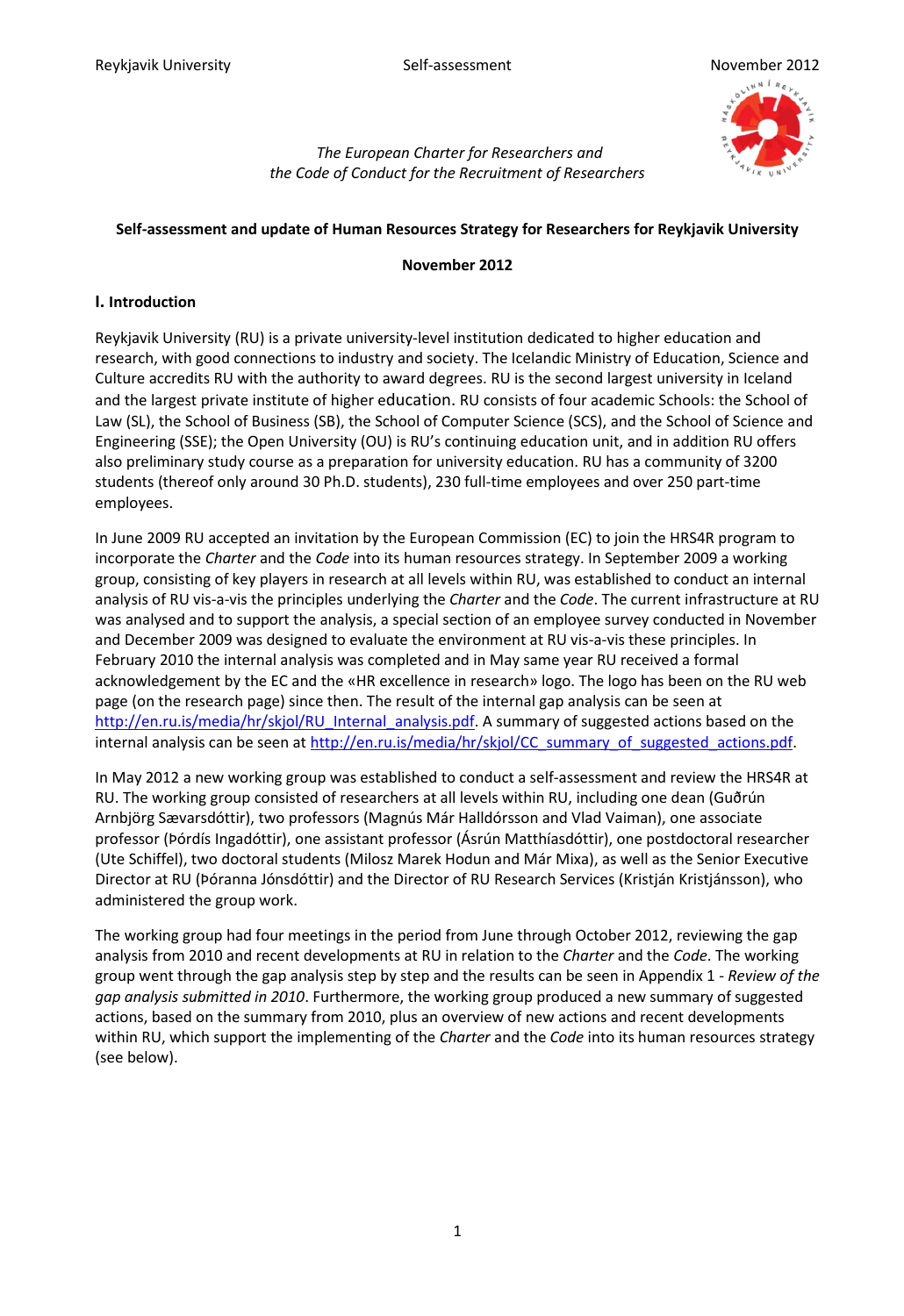

### **II. Self-assessment: Summary of suggested actions and recent developments**

| <b>Black text</b> | = Action done           |
|-------------------|-------------------------|
| <b>Green text</b> | = Action on going       |
| <b>Red text</b>   | = Action still required |

|    | <b>Summary of suggestions from 2010</b>           | Review and update of actions, new actions and         |
|----|---------------------------------------------------|-------------------------------------------------------|
|    |                                                   | recent developments                                   |
|    |                                                   | Recruitment                                           |
| 1. | Job advertisements should be more specific        | 1. and 2. Advertisements and feedback to              |
|    | about working conditions, opportunities,          | applicants have been substantially improved.          |
|    | funds, the selection process etc. (link to        | 3. The University is still putting pressure on the    |
|    | website at least).                                | government regarding immigration "fast-track" for     |
| 2. | Invite applicants (all who reached the final      | incoming non-EU researchers.                          |
|    | phase) to inquire about their strengths and       |                                                       |
|    | weaknesses at the conclusion of the selection     |                                                       |
|    | process.                                          |                                                       |
| 3. | Lobby the government to create immigration        |                                                       |
|    | "fast-track" for incoming non-EU researchers.     |                                                       |
|    |                                                   | Selection and promotion work                          |
|    | 1. Provide training in selection and promotion    | 1. Training and information packet regarding          |
|    | work for all committee members (at least an       | selection and promotion work need to be created.      |
|    | information packet).                              | 2. Rules on evaluation committees now stipulate       |
| 2. | More emphasis on international                    | international representation.                         |
|    | representation in evaluation committees           | 3. and 4. A new strategy for Reykjavik University     |
|    | (academic promotion).                             | has been approved by the Board of Trusties and        |
| 3. | Gender balance on selection committees.           | the Executive Committee in November 2011              |
| 4. | Need to update anti-discrimination statement      | (http://en.ru.is/the-university/the-strategy-of-      |
|    | in HR strategy.                                   | reykjavik-university/), in where gender balance on    |
| 5. | Update HR strategy to speak to variations in      | selection committees is clearly stipulated.           |
|    | chronological order of careers, to encourage      | Furthermore the anti-discrimination issue has         |
|    | mobility and that levels of qualifications should | been strengthened.                                    |
|    | be in line with needs of position.                | 5. Encouragement on mobility and possibilities for    |
|    |                                                   | mobility is in now the official HR strategy of RU.    |
|    |                                                   | Mobility is encouraged in new guidelines on hiring    |
|    |                                                   | of post-doctoral researchers and Ph.D. students.      |
|    |                                                   | <b>Postdocs and doctoral students</b>                 |
| 1. | Guidelines on hiring post-doctoral staff and      | 1. General guidelines on hiring post-doctoral staff   |
|    | doctoral students (open recruitment, duration,    | and Ph.D. students need to be created.                |
|    | importance of mobility, right to performance      | 2. Template contracts are now used at RU.             |
|    | evaluation, development etc.).                    | 3. and 4. There is still need to clarify more clearly |
| 2. | Also need template contracts.                     | the categories of staff when students are on the      |
| 3. | Clarify categories of students/staff when         | payroll (employed) or receiving a stipend (e.g.       |
|    | doctoral and masters students are on payroll.     | contractor agreements). Common rules on rights        |
| 4. | Clarify when they should receive stipend          | and position of Ph.D. students and postdocs within    |
|    | (grantee) and when they should be put on          | RU can be made clearer and also more accessible.      |
|    | payroll (employee).                               |                                                       |
|    |                                                   | Young researchers                                     |
| 1. | Provide researchers with more support             | 1. The RU Code of Ethics have been reviewed and       |
|    | regarding their employment relationship and       | approved by Rector and the RU Executive               |
|    | working conditions, e.g. an ombudsman.            | Committee in September 2011.                          |
| 2. | Look into developing mentoring program for        | (http://en.ru.is/the-university/ru-code-of-ethics/).  |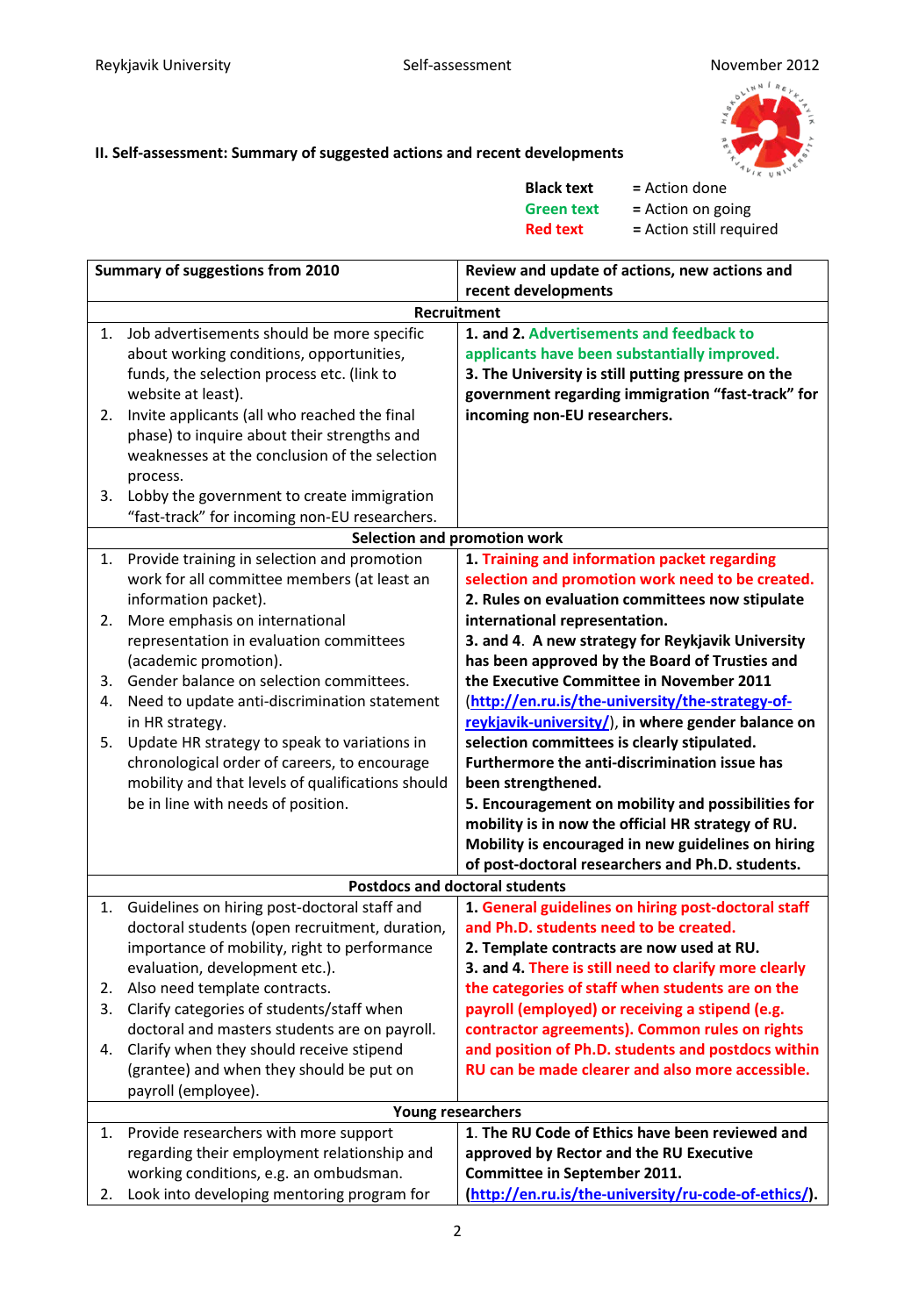| 3. | young researchers (inside RU or outside RU), or<br>find other ways to provide career advice and<br>training in transferable skills.<br>Create rules about when faculty members wish | 2. The issue of mentoring is now a part of the<br><b>Faculty Contribution Records (FCR). However,</b><br>mentoring program has not been formally<br>established. |
|----|-------------------------------------------------------------------------------------------------------------------------------------------------------------------------------------|------------------------------------------------------------------------------------------------------------------------------------------------------------------|
|    | to engage in doctoral studies at RU.                                                                                                                                                | 3. Rules for faculty members wishing to engage in                                                                                                                |
| 4. | Look into alternative career ladders, i.e. a                                                                                                                                        | doctoral studies at RU have been created.                                                                                                                        |
|    | research ladder                                                                                                                                                                     | 4. There is still a need to look into the                                                                                                                        |
| 5. | Need guidelines on when contractor                                                                                                                                                  | development of alternative career ladders for                                                                                                                    |
|    | agreements can be used in lieu of employment                                                                                                                                        | researchers, where their possibilities for career                                                                                                                |
|    | contracts.                                                                                                                                                                          | development would be specified.                                                                                                                                  |
|    |                                                                                                                                                                                     | 5. Guidelines on this issue not yet created.                                                                                                                     |
|    | <b>Faculty working conditions</b>                                                                                                                                                   |                                                                                                                                                                  |
| 1. | Develop course analysis system further, to                                                                                                                                          | 1. The course-analysis system is under                                                                                                                           |
|    | measure teaching load more accurately.                                                                                                                                              | development.                                                                                                                                                     |
| 2. | Look into system where faculty have                                                                                                                                                 | 2. The Executive Committee (EC) is looking into                                                                                                                  |
|    | discretionary funds (e.g. for travel or books).                                                                                                                                     | this matter and suggesting new rules.                                                                                                                            |
| 3. | Look into offering a longer termination period                                                                                                                                      | 3. The RU Research Council has suggested rules on                                                                                                                |
|    | for all faculty.                                                                                                                                                                    | this matter. Still on the agenda in the EC.                                                                                                                      |
| 4. | Create application forms and final report forms<br>for sabbaticals.                                                                                                                 | 4. These forms already exist.                                                                                                                                    |
| 5. |                                                                                                                                                                                     | 5. A survey with research environment questions                                                                                                                  |
|    | Repeat survey with research environment<br>questions in fall of 2011.                                                                                                               | has been carried out in 2009, 2011 and 2012.                                                                                                                     |
|    | <b>Evaluation and feedback</b>                                                                                                                                                      |                                                                                                                                                                  |
| 1. | Need database for recording (and, ideally,                                                                                                                                          | 1. Work is still on going with the Ministry of                                                                                                                   |
|    | presentation) of all research output.                                                                                                                                               | <b>Education, Science and Culture, The Icelandic</b>                                                                                                             |
| 2. | Implement the annual reviews in a more                                                                                                                                              | <b>Centre for Research (RANNIS) and other research</b>                                                                                                           |
|    | consistent way (100% each year).                                                                                                                                                    | institutes in Iceland to create a common database                                                                                                                |
| 3. | Finish Universal Promotion Criteria.                                                                                                                                                | for all researchers in Iceland.                                                                                                                                  |
|    |                                                                                                                                                                                     | 2. The Annual Research Assessment is now done in                                                                                                                 |
|    |                                                                                                                                                                                     | a very consistent way and the Deans annual staff                                                                                                                 |
|    |                                                                                                                                                                                     | interviews.                                                                                                                                                      |
|    |                                                                                                                                                                                     | 3. RU's Universal Promotion Criteria have been                                                                                                                   |
|    |                                                                                                                                                                                     | completed.                                                                                                                                                       |
|    | <b>Principal investigators</b>                                                                                                                                                      |                                                                                                                                                                  |
| 1. | Write guidelines on the responsibilities of                                                                                                                                         | 1. General guidelines for Principal Investigators                                                                                                                |
|    | Principal Investigators.                                                                                                                                                            | still need to be written.                                                                                                                                        |
|    | e. g. finances, hiring, mentoring,<br>performance feedback, informational                                                                                                           | 2. Training or an information packet still needs to<br>be created.                                                                                               |
|    | responsibility, accountability etc.                                                                                                                                                 | 3. New CLIP rules have been approved by the                                                                                                                      |
| 2. | Need training or an information packet for PI's.                                                                                                                                    | <b>Executive Committee (Rules for Establishing</b>                                                                                                               |
| 3. | Finish CLIP's rules.                                                                                                                                                                | Groups, Centers, and Institutes at Reykjavik                                                                                                                     |
|    |                                                                                                                                                                                     | University).                                                                                                                                                     |
|    | <b>Intellectual property</b>                                                                                                                                                        |                                                                                                                                                                  |
| 1. | Create templates for contracts with industry                                                                                                                                        | 1. Templates for contracts with industry have been                                                                                                               |
|    | and other outside parties (may be part of start-                                                                                                                                    | made, in collaboration with the Icelandic                                                                                                                        |
|    | ups project).                                                                                                                                                                       | <b>Confederation of Icelandic Employers.</b>                                                                                                                     |
| 2. | Create an information packet for researchers                                                                                                                                        | 2. An information packet for researcher on IP                                                                                                                    |
|    | on IP issues and personal privacy issues in                                                                                                                                         | issues is under construction (the Executive                                                                                                                      |
|    | research.                                                                                                                                                                           | Committee).                                                                                                                                                      |
| 3. | Guidelines on joint data ownership (students,                                                                                                                                       | 3. Guidelines on joint data ownership not yet                                                                                                                    |
|    | companies).                                                                                                                                                                         | created but are under consideration.                                                                                                                             |
| 4. | Update Intellectual Property policy.                                                                                                                                                | 4. The IP policy has not yet been updated but is in                                                                                                              |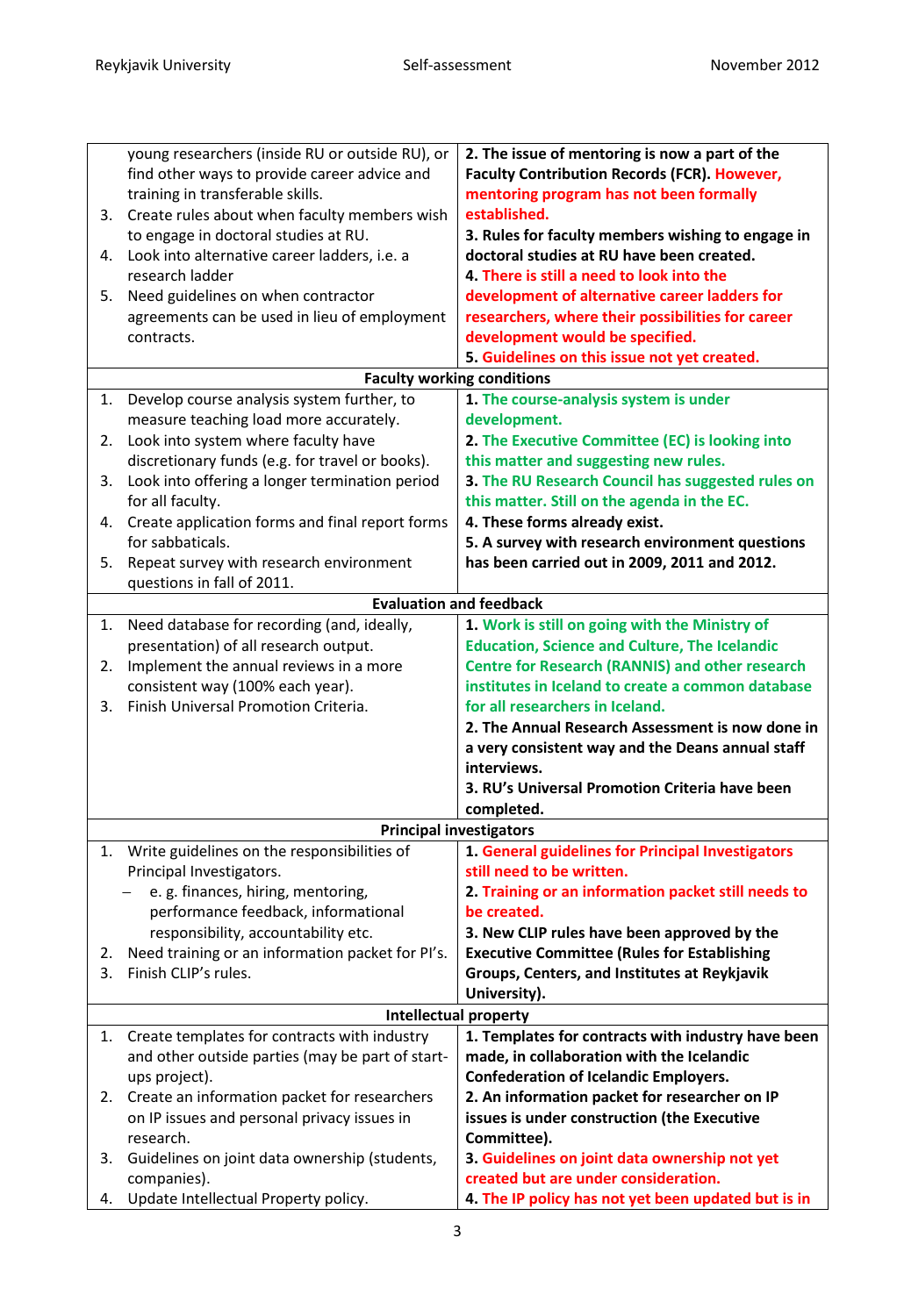| 5.                                                                                               | Need to strengthen access to legal advice on                                         | progress.                                            |  |
|--------------------------------------------------------------------------------------------------|--------------------------------------------------------------------------------------|------------------------------------------------------|--|
|                                                                                                  | Intellectual Property issues.                                                        | 5. There is still need to strengthen access to legal |  |
|                                                                                                  |                                                                                      | advice on IP issues.                                 |  |
|                                                                                                  |                                                                                      | <b>Safety and security</b>                           |  |
| 1.                                                                                               | Need university-wide health and safety                                               | 1. University-wide health and safety guidelines are  |  |
|                                                                                                  | guidelines, plus training in first-aid.                                              | under construction, and first aid training for       |  |
| 2.                                                                                               | Need a safety representative and a safety                                            | support staff has been conducted.                    |  |
|                                                                                                  | committee.                                                                           | 2. A safety representative and a safety committee    |  |
| 3.                                                                                               | Need IT policy to ensure data security, e.g.                                         | have been established.                               |  |
|                                                                                                  | regarding backups and access to data.                                                | 3. New IT policy has been approved and addresses     |  |
|                                                                                                  |                                                                                      | this issue.                                          |  |
|                                                                                                  | Other                                                                                |                                                      |  |
| 1.                                                                                               | Research strategy should stipulate more clearly                                      | 1. Public dissemination is stipulated in many ways   |  |
|                                                                                                  | public dissemination.                                                                | - research strategy, annual research assessment,     |  |
|                                                                                                  |                                                                                      | public events within the university on research,     |  |
|                                                                                                  |                                                                                      | etc.                                                 |  |
|                                                                                                  | Recent events and developments in where the C&C principles are addressed             |                                                      |  |
|                                                                                                  | 1. RU Institution-Wide Review of the Icelandic Quality Enhancement Framework (QEF) - |                                                      |  |
| http://rannis.is/news/2012/09/institution-wide-review-reykjavik-university/                      |                                                                                      |                                                      |  |
| 2. New Strategy in (2011) - http://en.ru.is/the-university/the-strategy-of-reykjavik-university/ |                                                                                      |                                                      |  |
| 3. New policy on staff education and development (2012)                                          |                                                                                      |                                                      |  |
| 4. New Policy on equal rights (2012)                                                             |                                                                                      |                                                      |  |
| 5. New rules on Ph.D. studies (2012)                                                             |                                                                                      |                                                      |  |
|                                                                                                  | 6. New HR policy approved by the executive committee in Oct 2012                     |                                                      |  |

Based on the summary above and what has been actually done until now (November 2012) and/or are under development, these are the main issues for RU to address:

- **Training and information packet regarding selection and promotion work**
- **Guidelines on hiring post-doctoral staff and Ph.D. students**
- **Guidelines for Principal Investigators + training or an information packet**
- **Update the IP policy and the policy on joint data ownership**
- **Policy for start-up companies**
- **Health and safety guidelines**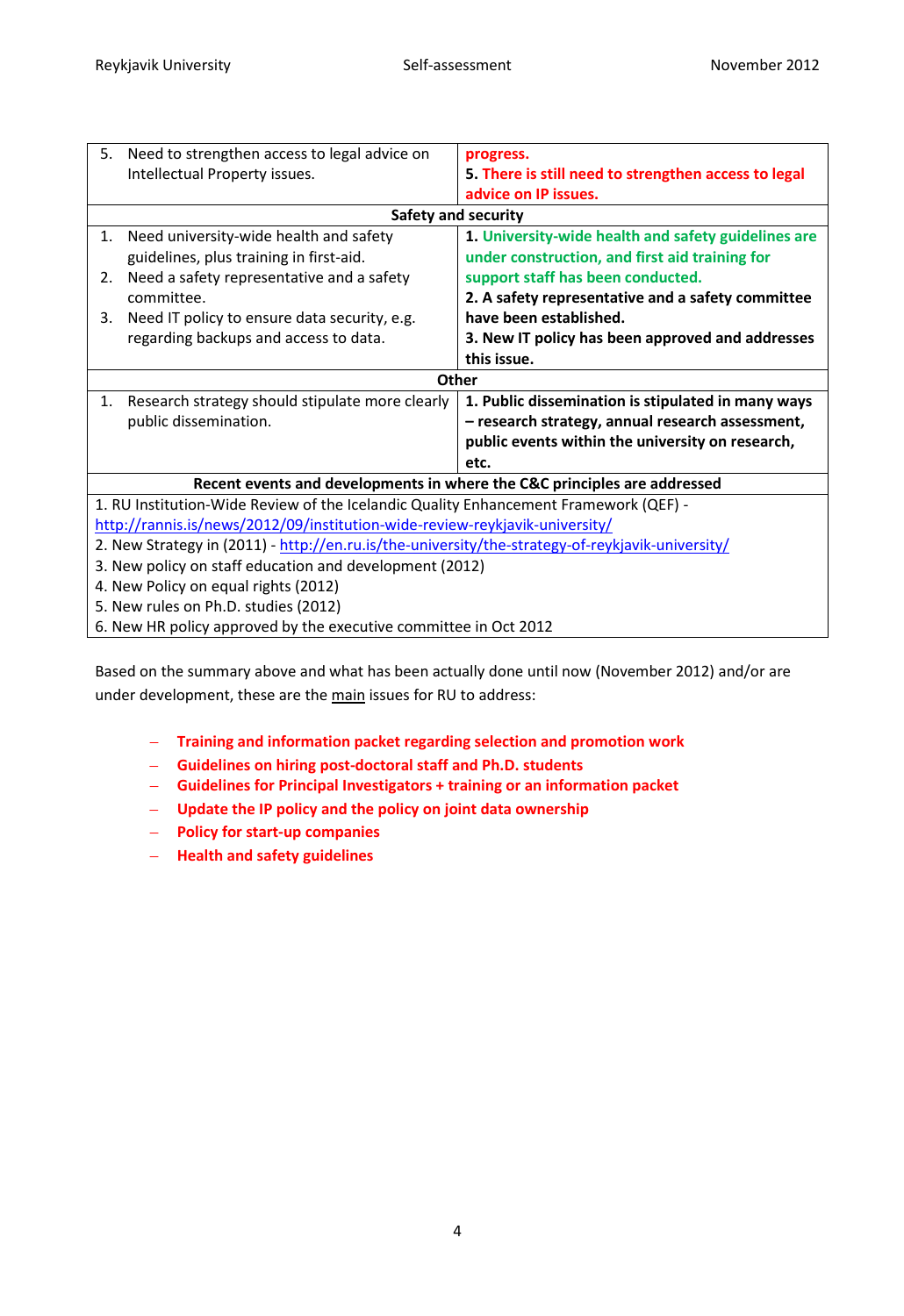#### **Appendix 1:**



### **Review of the gap analysis submitted in 2010**

The text below contains the review of the working group of the status of RU vis a vis each principle outlined in the Charter and the Code. The numbered headings (in bold) refer to the relevant paragraphs in the Charter and the Code, and the numbers correspond to numbers used in the template internal analysis document used.

Headings in the text below that stem from the Code of Conduct for the Recruitment of Researchers are identified especially (by "Code of Conduct....." in parentheses), but other headings refer to content stemming from the European Charter for Researchers.

### Principles of the Charter and Code regarding **RESEARCHERS RESPONSIBILITIES**

### (Principles 1-12)

| <b>Principles of the Charter and Code</b>                                                                                                                                                                                                                                                                                                                                                                                                                                                                                                                                                                                                                                                                                                                                         | RU internal analysis results 2010                                                                                                                                                                                                                                                                                                                                                                                                                                                   | <b>RU Self-assessment 2012</b>                                                                                                                                                                                                                                                                 |
|-----------------------------------------------------------------------------------------------------------------------------------------------------------------------------------------------------------------------------------------------------------------------------------------------------------------------------------------------------------------------------------------------------------------------------------------------------------------------------------------------------------------------------------------------------------------------------------------------------------------------------------------------------------------------------------------------------------------------------------------------------------------------------------|-------------------------------------------------------------------------------------------------------------------------------------------------------------------------------------------------------------------------------------------------------------------------------------------------------------------------------------------------------------------------------------------------------------------------------------------------------------------------------------|------------------------------------------------------------------------------------------------------------------------------------------------------------------------------------------------------------------------------------------------------------------------------------------------|
| 1.<br><b>Research freedom</b><br>Researchers should focus their research for the good<br>of mankind and for expanding the frontiers of<br>scientific knowledge, while enjoying the freedom of<br>thought and expression, and the freedom to identify<br>methods by which problems are solved, according<br>to recognised ethical principles and practices.<br>Researchers should, however, recognise the<br>limitations to this freedom that could arise as a<br>result of particular research circumstances<br>(including supervision/guidance/management) or<br>operational constraints, e.g. for budgetary or<br>infrastructural reasons or, especially in the industrial<br>sector, for reasons of intellectual property<br>protection. Such limitations should not, however, | Relevant legislation: Act no. 63/2006 on Universities in Iceland<br>(article 1) specifies the independence of universities. The<br>Icelandic constitution also ensures freedom of speech in the<br>community. These laws thus support this principle and no laws<br>impede its implementation.<br>Existing rules of practices at RU: The RU Code of Ethics, item 7,<br>speaks to academic freedom. So does the RU Research Strategy,<br>items B3 and C1.<br>Actions required: None. | The RU Code of Ethics have been<br>reviewed and approved by Rector and<br>the RU Executive Committee in<br>September 2011 (http://en.ru.is/the-<br>university/ru-code-of-ethics/).<br>Staff surveys shows that researchers are<br>generally confident regarding the<br>research freedom issue. |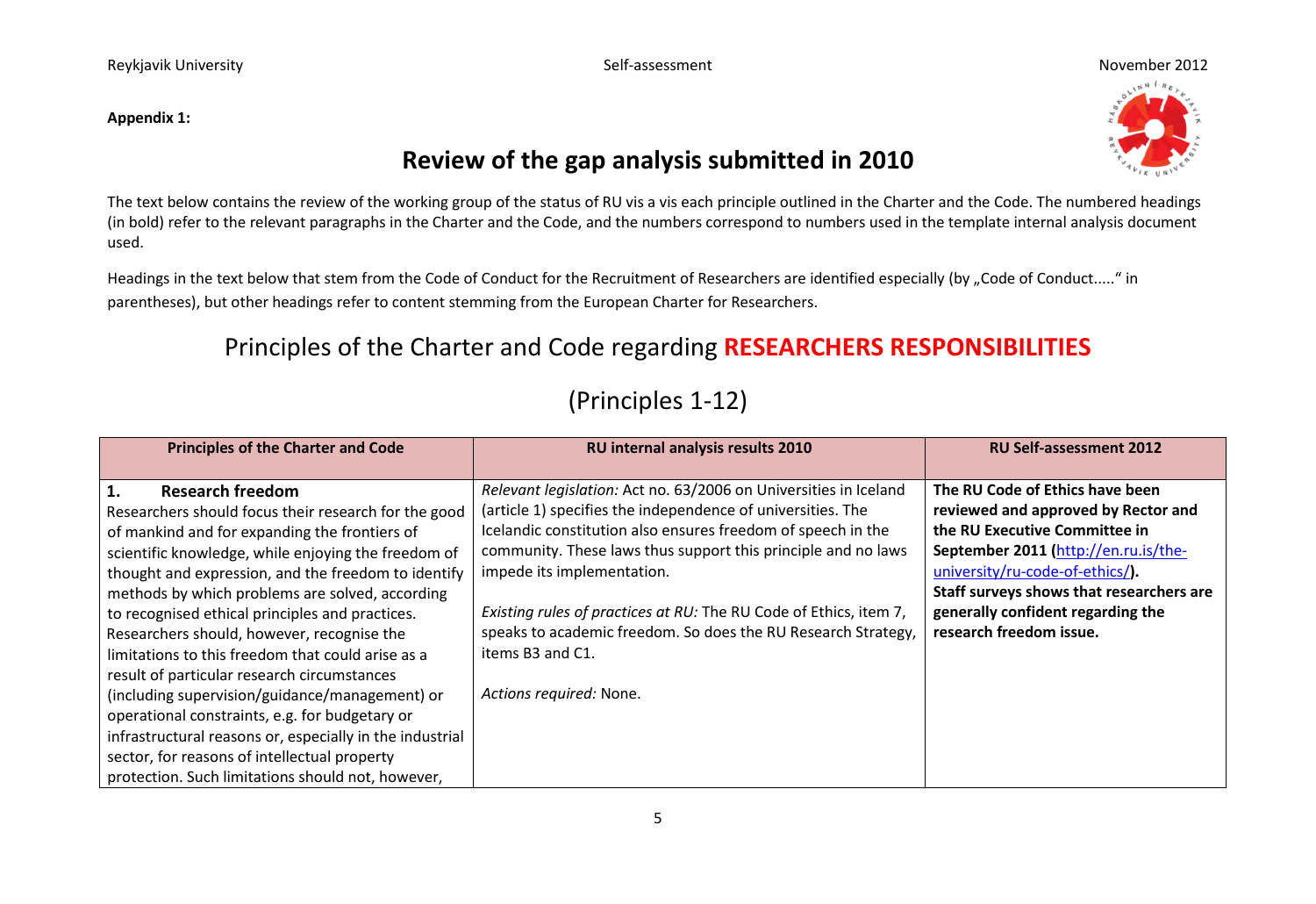| contravene recognised ethical principles and             |                                                                    |                                                 |
|----------------------------------------------------------|--------------------------------------------------------------------|-------------------------------------------------|
| practices, to which researchers have to adhere.          |                                                                    |                                                 |
| 2.<br><b>Ethical Principles</b>                          | Relevant legislation: According to Icelandic law the government    | The RU Code of Ethics have been                 |
| Researchers should adhere to the recognised ethical      | operates two institutions supporting this issue, The National      | reviewed and approved by Rector and             |
| practices and fundamental ethical principles             | Bioethics Committee (Vísindasiðanefnd) and Data Protection         | the RU Executive Committee in                   |
| appropriate to their discipline(s) as well as to ethical | Authority (Persónuvernd). No laws impede the implementation        | September 2011 (http://en.ru.is/the-            |
| standards as documented in the different national,       | of this principle.                                                 | university/ru-code-of-ethics/).                 |
| sectoral or institutional Codes of Ethics.               |                                                                    | <b>Guidelines and forms from the Data</b>       |
|                                                          | Existing rules of practices at RU: The RU Code of Ethics.          | <b>Protection Authority and the National</b>    |
|                                                          |                                                                    | <b>Bioethics Committee are used regarding</b>   |
|                                                          | Actions required: None.                                            | ethical approvals.                              |
| 3.<br><b>Professional responsibility</b>                 | Relevant legislation: Art. 1 of Act no. 63/2006 on Universities in | The RU Code of Ethics have been                 |
| Researchers should make every effort to ensure that      | Iceland supports this principle.                                   | reviewed and approved by Rector and             |
| their research is relevant to society and does not       |                                                                    | the Executive Committee in September            |
| duplicate research previously carried out elsewhere.     | Existing rules of practices at RU: Code of Ethics, par. 8, the RU  | 2011 (http://en.ru.is/the-university/ru-        |
| They must avoid plagiarism of any kind and abide by      | Research strategy and the RU Intellectual Property Policy all      | code-of-ethics/).                               |
| the principle of intellectual property and joint data    | speak to this issue.                                               | A new strategy for Reykjavik University         |
| ownership in the case of research carried out in         |                                                                    | has been approved by the Board of               |
| collaboration with a supervisor(s) and/or other          | Actions required: (1) Guidelines on the responsibilities of        | <b>Trusties and the RU Executive</b>            |
| researchers. The need to validate new observations       | Principal Investigators (including hiring and delegating) are      | <b>Committee in November 2011</b>               |
| by showing that experiments are reproducible             | needed.                                                            | (http://en.ru.is/the-university/the-            |
| should not be interpreted as plagiarism, provided        |                                                                    | strategy-of-reykjavik-university/).             |
| that the data to be confirmed are explicitly quoted.     |                                                                    | A new RU Human Resource Strategy has            |
| Researchers should ensure, if any aspect of their        |                                                                    | been completed and approved by the              |
| work is delegated, that the person to whom it is         |                                                                    | <b>Executive Committee in October 2012.</b>     |
| delegated has the competence to carry it out.            |                                                                    | IP policy and guidelines on the                 |
|                                                          |                                                                    | responsibilities of Principal Investigators     |
|                                                          |                                                                    | (including hiring and delegating) are still     |
|                                                          |                                                                    | needed.                                         |
| <b>Professional attitude</b><br>4.                       | Relevant legislation: No laws impede the implementation of this    | New rules on Centres, labs and institutes       |
| Researchers should be familiar with the strategic        | principle.                                                         | have been approved by the RU Executive          |
| goals governing their research environment and           |                                                                    | Committee on 9 <sup>th</sup> of October 2012 -  |
| funding mechanisms, and should seek all necessary        | Existing rules of practices at RU: Deans of schools must sign      | <b>Policy for Establishing Groups, Centers,</b> |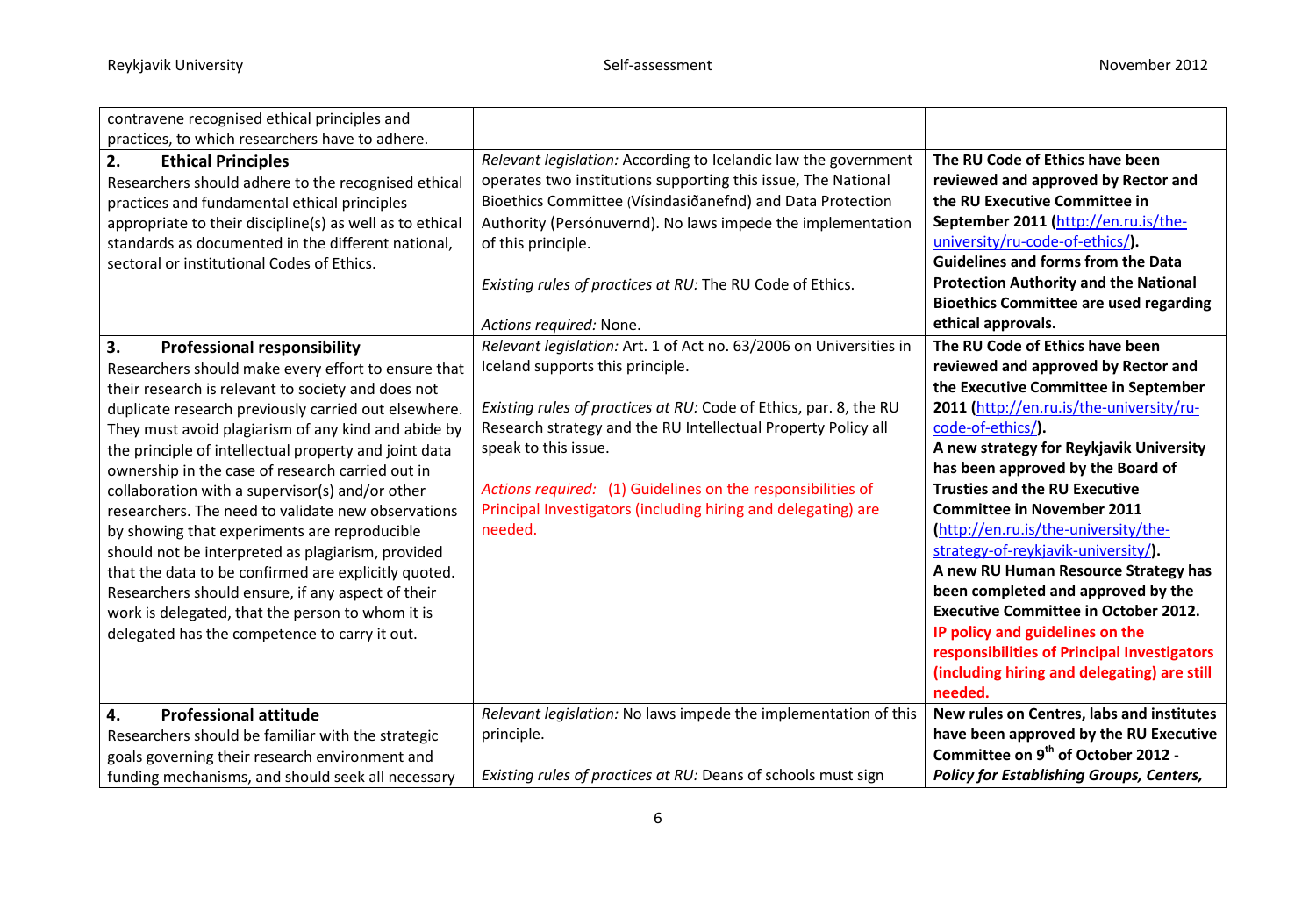| approvals before starting their research or accessing<br>the resources provided. They should inform their<br>employers, funders or supervisor when their<br>research project is delayed, redefined or completed,<br>or give notice if it is to be terminated earlier or<br>suspended for whatever reason.                                                                                                                                                                                                                                                                                                                                            | grant applications for national or international grants. For<br>internal grants, they must be made aware of the application.<br>Annual reviews, conducted by the Deans of each school (based<br>on Faculty Contribution Records), ensure that Deans are<br>informed about the status of all research projects.<br>Actions required: (1) Need guidelines on the responsibilities of<br>Principal Investigators, including approvals and informational<br>responsibility. These guidelines also need to specify the<br>responsibilities of the University and the Dean when starting a<br>research project or accepting a research grant. (2) Need to<br>finish the work on rules regarding centres, labs, institutes and<br>programs (CLIP's). (3) Regularly remind RU's staff and faculty of<br>RU's strategy. | and Institutes within Reykjavik<br>University.<br><b>Guidelines on the responsibilities of</b><br><b>Principal Investigators, including</b><br>approvals and informational<br>responsibility, are still needed. These<br>guidelines also need to specify the<br>responsibilities of the University and the<br>Dean when starting a research project or<br>accepting a research grant.                                                       |
|------------------------------------------------------------------------------------------------------------------------------------------------------------------------------------------------------------------------------------------------------------------------------------------------------------------------------------------------------------------------------------------------------------------------------------------------------------------------------------------------------------------------------------------------------------------------------------------------------------------------------------------------------|----------------------------------------------------------------------------------------------------------------------------------------------------------------------------------------------------------------------------------------------------------------------------------------------------------------------------------------------------------------------------------------------------------------------------------------------------------------------------------------------------------------------------------------------------------------------------------------------------------------------------------------------------------------------------------------------------------------------------------------------------------------------------------------------------------------|---------------------------------------------------------------------------------------------------------------------------------------------------------------------------------------------------------------------------------------------------------------------------------------------------------------------------------------------------------------------------------------------------------------------------------------------|
| 5.<br><b>Contractual and legal obligations</b><br>Researchers at all levels must be familiar with the<br>national, sectoral or institutional regulations<br>governing training and/or working conditions. This<br>includes Intellectual Property Rights regulations,<br>and the requirements and conditions of any sponsor<br>or funders, independently of the nature of their<br>contract. Researchers should adhere to such<br>regulations by delivering the required results (e.g.<br>thesis, publications, patents, reports, new products<br>development, etc) as set out in the terms and<br>conditions of the contract or equivalent document. | Relevant legislation: No laws impede the implementation of this<br>principle. It is supported by, inter alia, the Act on intellectual<br>property no. 73/1972.<br>Existing rules of practices at RU: Employment contracts specify<br>relevant issues and IP regulations.<br>Actions required: (1) Need a document on the responsibilities of<br>PI's (including the responsibility to deliver according to<br>contracts). (2) Need templates and guidelines for making<br>contracts when collaborating with industry, including clear<br>guidelines regarding conflict of interest. (3) Need to create an<br>information package for researchers on IP rights and related<br>issues.                                                                                                                           | A template for making contracts when<br>collaborating with industry (including<br>guidelines regarding individual IP rights<br>and conflict of interest) is now available<br>for all researchers.<br>A document on the responsibilities of<br>PI's (including the responsibility to<br>deliver according to contracts) is still<br>needed.<br>A special information package has not<br>yet been created on IP rights and related<br>issues. |
| 6.<br>Accountability<br>Researchers need to be aware that they are<br>accountable towards their employers, funders or<br>other related public or private bodies as well as, on<br>more ethical grounds, towards society as a whole. In                                                                                                                                                                                                                                                                                                                                                                                                               | Relevant legislation: No laws impede the implementation of this<br>principle.<br>Existing rules of practices at RU: Faculty Contribution Record,<br>the RU Dashboard.                                                                                                                                                                                                                                                                                                                                                                                                                                                                                                                                                                                                                                          | <b>Faculty Contribution Record has been</b><br>reviewed and improved in March 2011.<br>In addition to the RU Dashboard,<br>research activities at Reykjavik<br>University are now published annually -                                                                                                                                                                                                                                      |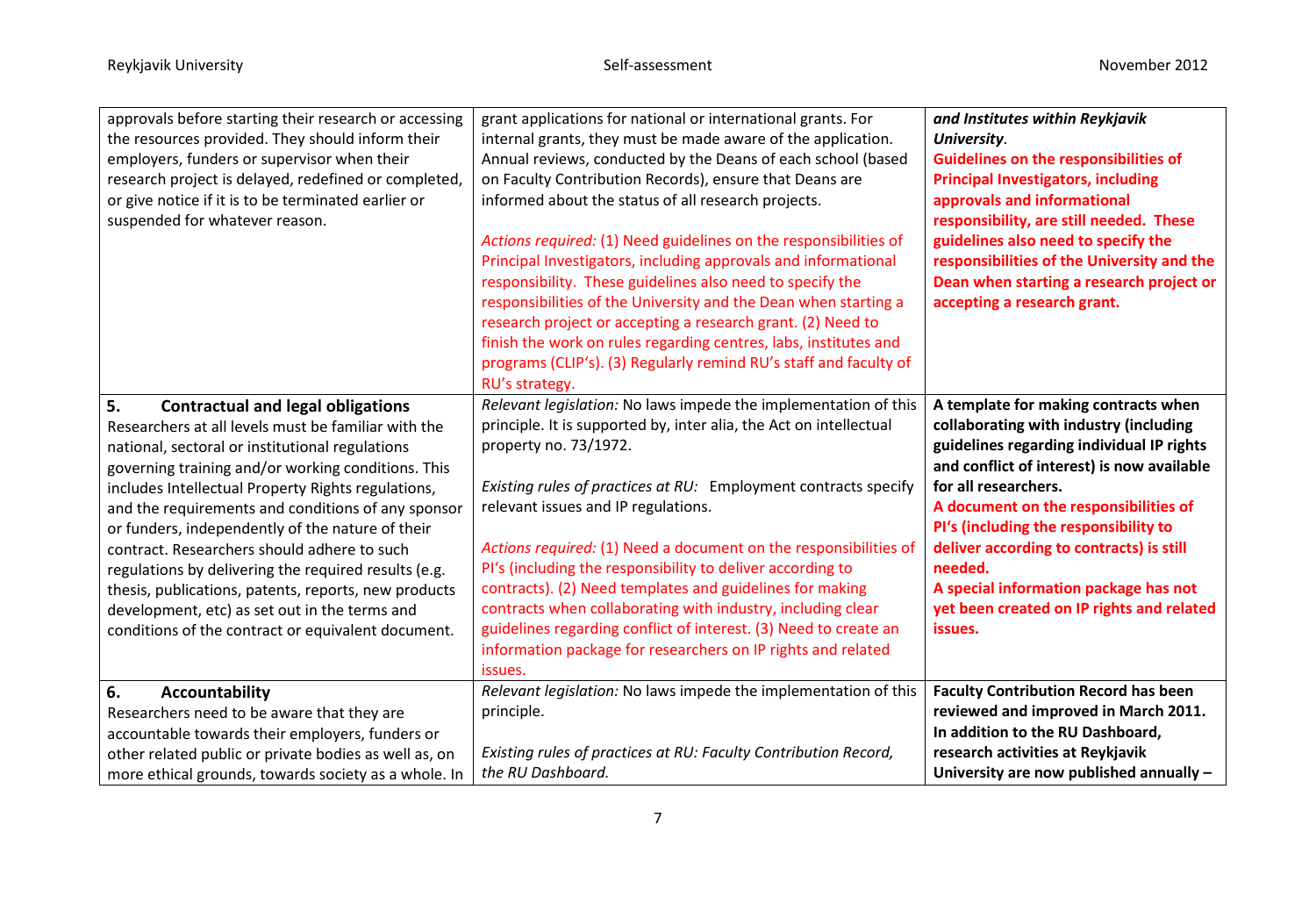<u> 1980 - Johann Barn, mars eta bainar eta baina eta baina eta baina eta baina eta baina eta baina eta baina e</u>

| particular, researchers funded by public funds are      |                                                                    | <b>Academic Strength of Reykjavik</b>           |
|---------------------------------------------------------|--------------------------------------------------------------------|-------------------------------------------------|
| also accountable for the efficient use of taxpayers'    | Actions required: (1) Need guidelines on data ownership and        | <b>University</b>                               |
| money. Consequently, they should adhere to the          | access when new data is collected jointly by university and        | (http://en.ru.is/media/almennt/The-             |
| principles of sound, transparent and efficient          | students or company. This can be part of guidelines for            | Academic-Strength-of-                           |
| financial management and cooperate with any             | contracts for collaboration with industry and others (KK). (2)     | Reykjavik University2011.pdf).                  |
| authorised audits of their research, whether            | Also need policy on start-up companies. (3) Currently we are       | New rules on Centres, labs and institutes       |
| undertaken by their employers/funders or by ethics      | working on a policy on centres, labs institutes and programs       | have been approved by the RU Executive          |
| committees.                                             | (CLIP's). (4) Need a document on the responsibilities of Principal | Committee on 9 <sup>th</sup> of October 2012 -  |
| Methods of collection and analysis, the outputs and,    | investigators, for example regarding their accountability.         | <b>Policy for Establishing Groups, Centers,</b> |
| where applicable, details of the data should be open    |                                                                    | and Institutes within Reykjavik                 |
| to internal and external scrutiny, whenever             |                                                                    | University.                                     |
| necessary and as requested by the appropriate           |                                                                    | <b>Guidelines on data ownership and data</b>    |
| authorities.                                            |                                                                    | access are not yet created, but are             |
|                                                         |                                                                    | imbedded in the template for making             |
|                                                         |                                                                    | contracts when collaborating with               |
|                                                         |                                                                    | industry.                                       |
|                                                         |                                                                    | <b>Guidelines on the responsibilities of</b>    |
|                                                         |                                                                    | Principal Investigators are yet to be           |
|                                                         |                                                                    | created.                                        |
|                                                         |                                                                    | Policy on start-up companies not yet            |
|                                                         |                                                                    | established.                                    |
|                                                         |                                                                    | A guideline for managing research grants        |
|                                                         |                                                                    | is under construction.                          |
| 7.<br>Good practice in research                         | Relevant legislation: Laws on working conditions and safety,       | The RU Code of Ethics have been                 |
| Researchers should at all times adopt safe working      | and Act no. 77/2000 on the Protection of Privacy as regards the    | reviewed and approved by Rector and             |
| practices, in line with national legislation, including | Processing of Personal Data, support this principle                | the RU Executive Committee in                   |
| taking the necessary precautions for health and         |                                                                    | September 2011 (http://en.ru.is/the-            |
| safety and for recovery from information technology     | Existing rules of practices at RU: The Code of Ethics addresses    | university/ru-code-of-ethics/).                 |
| disasters, e.g. by preparing proper back-up             | this issue. A back-up system is in place for all RU data systems.  | A new IT-strategy for Reykjavik                 |
| strategies. They should also be familiar with the       |                                                                    | University has been approved by the RU          |
| current national legal requirements regarding data      | Actions required: (1) Need university-wide health and safety       | <b>Executive Committee in June 2012.</b>        |
| protection and confidentiality protection               | guidelines. (2) Need to finish IT strategy, with special emphasis  | <b>University-wide health and safety</b>        |
| requirements, and undertake the necessary steps to      | on ensuring the security of research data and serving the needs    | guidelines are under construction.              |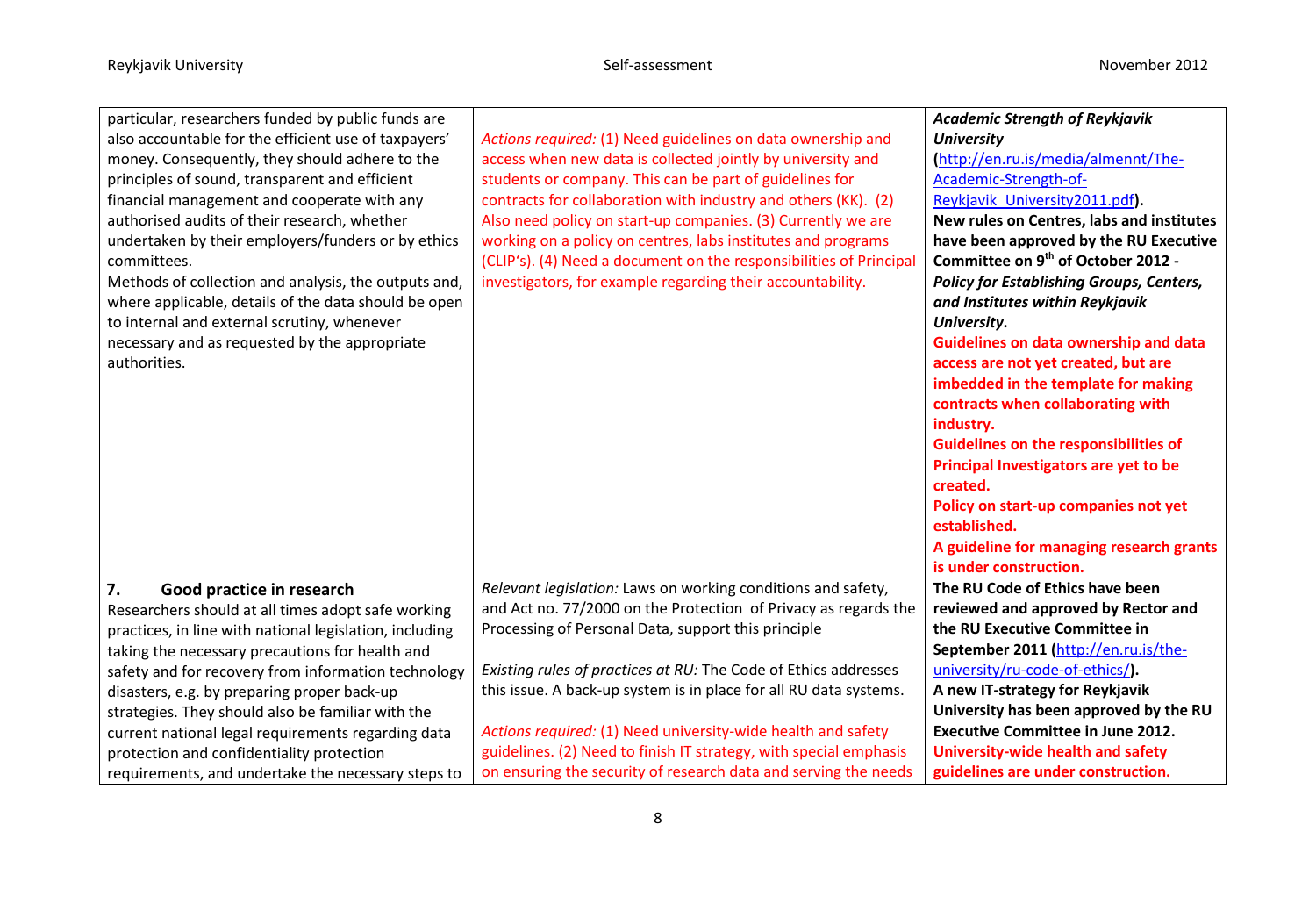| fulfil them at all times.                                                                                                                                                                                                                                                                                                                                                                                                                                                                                                                                           | of research groups. This strategy must be made public to all<br>staff. (3) Need university wide training in first-aid.                                                                                                                                                                                                                                                                                                                                                                                                                         | University-wide training in first-aid not<br>yet established.                                                                                                                                                                                                                                                                                                                                                                                                                                                                                                                                                                                                                                                                                            |
|---------------------------------------------------------------------------------------------------------------------------------------------------------------------------------------------------------------------------------------------------------------------------------------------------------------------------------------------------------------------------------------------------------------------------------------------------------------------------------------------------------------------------------------------------------------------|------------------------------------------------------------------------------------------------------------------------------------------------------------------------------------------------------------------------------------------------------------------------------------------------------------------------------------------------------------------------------------------------------------------------------------------------------------------------------------------------------------------------------------------------|----------------------------------------------------------------------------------------------------------------------------------------------------------------------------------------------------------------------------------------------------------------------------------------------------------------------------------------------------------------------------------------------------------------------------------------------------------------------------------------------------------------------------------------------------------------------------------------------------------------------------------------------------------------------------------------------------------------------------------------------------------|
| 8.<br>Dissemination, exploitation of results<br>All researchers should ensure, in compliance with<br>their contractual arrangements, that the results of<br>their research are disseminated and exploited, e.g.<br>communicated, transferred into other research<br>settings or, if appropriate, commercialised. Senior<br>researchers, in particular, are expected to take a<br>lead in ensuring that research is fruitful and that<br>results are either exploited commercially or made<br>accessible to the public (or both) whenever the<br>opportunity arises. | Relevant legislation: No laws impede the implementation of this<br>principle.<br>Existing rules of practices at RU: The RU intellectual property<br>policy (see also in item 31).<br>Actions required: (1) Need to add to our Research strategy the<br>importance of researchers making the results of research<br>available for public use when possible.<br>(2) Also need a centralized database where all research output<br>is recorded, with links to actual publications whenever possible<br>(as stipulated by RU's Research strategy). | The importance of researchers making<br>results available for the public use is<br>stipulated in many ways, e.g. via the<br>annual research assessment, in the<br><b>Faculty Contribution Record and in the</b><br>Research Strategy. Furthermore all<br>research activities at Reykjavik<br>University are now published annually -<br><b>Academic Strength of Reykjavik</b><br><b>University</b><br>http://en.ru.is/media/almennt/The-<br>Academic-Strength-of-<br>Reykjavik University2011.pdf).<br>Work is still on going with the Ministry<br>of Education, Science and Culture, The<br><b>Icelandic Centre for Research (RANNIS)</b><br>and other research institutes in Iceland<br>to create a common database for all<br>researchers in Iceland. |
| 9.<br><b>Public engagement</b><br>Researchers should ensure that their research<br>activities are made known to society at large in such<br>a way that they can be understood by non-<br>specialists, thereby improving the public's<br>understanding of science. Direct engagement with<br>the public will help researchers to better understand<br>public interest in priorities for science and<br>technology and also the public's concerns.                                                                                                                    | Relevant legislation: No laws impede the implementation of this<br>principle.<br>Existing rules of practices at RU: The Faculty Contribution<br>Record provides a method to track public engagement of<br>researchers.<br>Actions required: (1) Need to update research strategy; must<br>refer more clearly to the importance of public engagement to<br>the overall RU strategy. (2) Need a research information system<br>that makes RU research more visible on the web (see above).                                                       | The importance of researchers making<br>results available for the public use is<br>stipulated in many ways, e.g. via the<br>annual research assessment, in the<br><b>Faculty Contribution Record and in the</b><br>Research Strategy. Furthermore all<br>research activities at Reykjavik<br>University are now published annually -<br><b>Academic Strength of Reykjavik</b><br><b>University</b><br>http://en.ru.is/media/almennt/The-                                                                                                                                                                                                                                                                                                                 |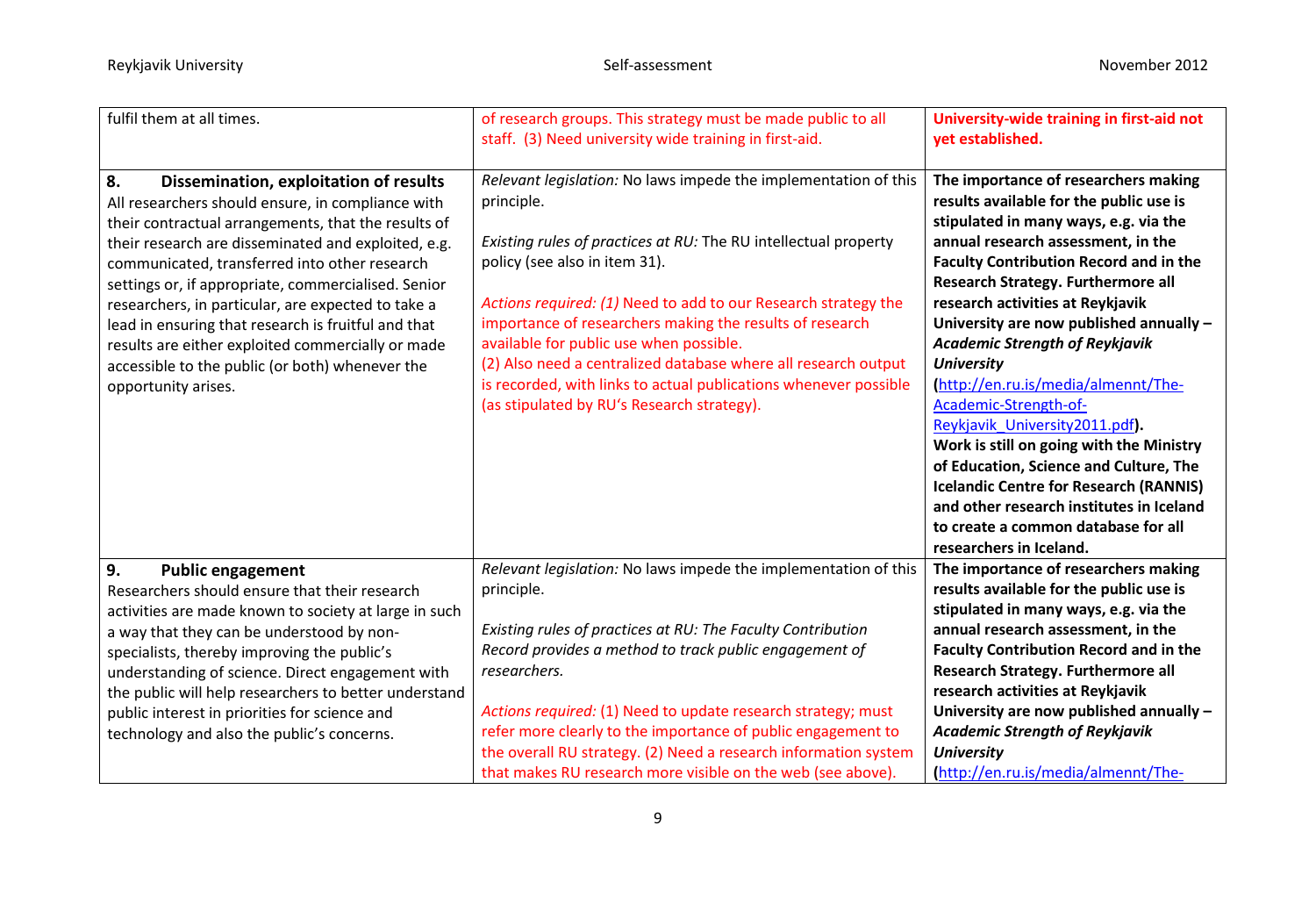| <b>Non-discrimination</b><br>10.<br>Employers and/or funders of researchers will not<br>discriminate against researchers in any way on the<br>basis of gender, age, ethnic, national or social origin,<br>religion or belief, sexual orientation, language,<br>disability, political opinion, social or economic<br>condition.                                                        | Relevant legislation: National Relevant legislation supports this<br>principle, including notably Act no. 10/2008 on the equal status<br>and equal rights of men and women and art. 65 of the Icelandic<br>Constitution. No laws impede the implementation of this<br>principle.<br>Existing rules of practices at RU:                                                                                                                                                                                                                                                                                                                                                                                                                                                                                                                  | Academic-Strength-of-<br>Reykjavik University2011.pdf).<br>As soon as the common database has<br>been established, research will be made<br>more visible and accessible. The web site<br>of RU has been reviewed and improved<br>in June 2012, including the research site<br>(http://en.ru.is/research/).<br>A new strategy for Reykjavik University<br>has been approved by the Board of<br><b>Trusties and the Executive Committee in</b><br>November 2011 (http://en.ru.is/the-<br>university/the-strategy-of-reykjavik-<br>university/) addressing the issue of non-<br>discrimination. |
|---------------------------------------------------------------------------------------------------------------------------------------------------------------------------------------------------------------------------------------------------------------------------------------------------------------------------------------------------------------------------------------|-----------------------------------------------------------------------------------------------------------------------------------------------------------------------------------------------------------------------------------------------------------------------------------------------------------------------------------------------------------------------------------------------------------------------------------------------------------------------------------------------------------------------------------------------------------------------------------------------------------------------------------------------------------------------------------------------------------------------------------------------------------------------------------------------------------------------------------------|----------------------------------------------------------------------------------------------------------------------------------------------------------------------------------------------------------------------------------------------------------------------------------------------------------------------------------------------------------------------------------------------------------------------------------------------------------------------------------------------------------------------------------------------------------------------------------------------|
|                                                                                                                                                                                                                                                                                                                                                                                       | Actions required: Need to add social or economic condition to<br>the RU anti-discrimination statement (in the RU HR strategy).                                                                                                                                                                                                                                                                                                                                                                                                                                                                                                                                                                                                                                                                                                          |                                                                                                                                                                                                                                                                                                                                                                                                                                                                                                                                                                                              |
| 11.<br><b>Evaluation/appraisal systems</b><br>Employers and/or funders should introduce for all<br>researchers, including senior researchers,<br>evaluation/appraisal systems for assessing their<br>professional performance on a regular basis and in a<br>transparent manner by an independent (and, in the<br>case of senior researchers, preferably international)<br>committee. | Relevant legislation: The Act on Universities in Iceland supports<br>this, by requiring universities to monitor the quality of teaching<br>and research. See Act. no. 63/2006. No laws impede the<br>implementation of this principle.<br>Existing rules of practices at RU: The Annual Research<br>Evaluation, as specified in the RU Quality Assurance System, is<br>conducted by independent and international academics. Also,<br>we have the Faculty Contribution Record, followed by an annual<br>review by the Dean (or Director). Finally, evaluation committees<br>are always appointed for academic promotions. In-house rules<br>on academic promotions stipulate that when evaluating for<br>assistant or associate professorships at least one member<br>should have a higher level of qualification and that if possible, | Academic staff interviews are now<br>conducted by the Deans annually. The<br>interviews are largely based on the<br><b>Faculty Contribution Record, the</b><br>outcome of the Annual Research<br>Assessment and a special interview<br>form, i.e. every faculty member needs<br>to complete two forms; The Faculty<br><b>Contribution Record and the interview</b><br>form annually.                                                                                                                                                                                                         |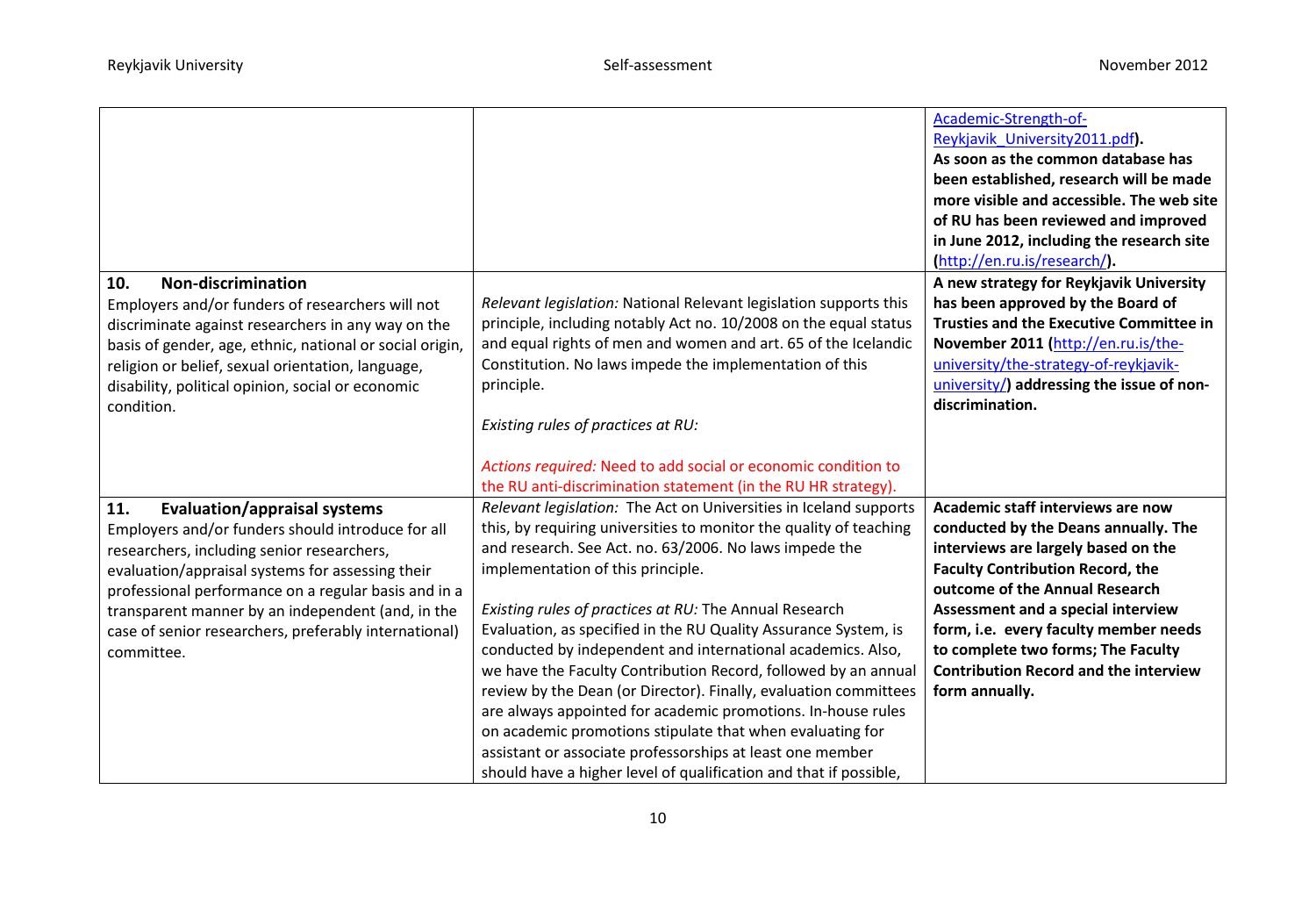|                                                                                                                                                                                                                                                                                                                                                                                                                                                                                                                                                                                               | at least one member of these committees should have<br>international recognition.<br>Actions required: (1) We need to implement the annual reviews<br>by Deans in a more consistent manner, so that all research staff<br>and faculty undergo review once a year. (2) Also, more<br>stringent requirements for international involvement in<br>promotion committees may be needed.                                                                                                                                                                                                                                                                                         |                                                                                                                                                                                                                                               |
|-----------------------------------------------------------------------------------------------------------------------------------------------------------------------------------------------------------------------------------------------------------------------------------------------------------------------------------------------------------------------------------------------------------------------------------------------------------------------------------------------------------------------------------------------------------------------------------------------|----------------------------------------------------------------------------------------------------------------------------------------------------------------------------------------------------------------------------------------------------------------------------------------------------------------------------------------------------------------------------------------------------------------------------------------------------------------------------------------------------------------------------------------------------------------------------------------------------------------------------------------------------------------------------|-----------------------------------------------------------------------------------------------------------------------------------------------------------------------------------------------------------------------------------------------|
| 12.<br>Recruitment<br>Employers and/or funders should ensure that the<br>entry and admission standards for researchers,<br>particularly at the beginning at their careers, are<br>clearly specified and should also facilitate access for<br>disadvantaged groups or for researchers returning<br>to a research career, including teachers (of any<br>level) returning to a research career. Employers<br>and/or funders of researchers should adhere to the<br>principles set out in the Code of Conduct for the<br>Recruitment of Researchers when appointing or<br>recruiting researchers. | Relevant legislation: Act no. 63/2006 on Universities in Iceland<br>supports this by requiring selection committees when<br>professors, associate professors and assistant professors are<br>recruited. No laws impede the implementation of this principle.<br>Existing rules of practices at RU: Since 2009 a process for<br>recruitment and hiring of academic staff has been in place.<br>Actions required: (1) Need guidelines on hiring post-doctoral<br>staff and PhD students. (2) Need to finish University-wide<br>Universal Promotion Criteria. (3) Need to present rules on<br>recruitment and hiring of academic staff regularly to all faculty<br>and staff. | <b>Reykjavik University Universal</b><br>Promotion Criteria were approved by<br>the RU Executive Committee on April<br>$20^{th}$ 2010.<br><b>Guidelines on hiring post-doctoral staff</b><br>and Ph.D. students have not yet been<br>created. |

Principles of the Charter and Code regarding **RECRUITMENT AND SELECTION OF RESEARCHERS**

## (Principles 13-21)

|     | <b>Principles of the Charter and Code</b>                                                                                      | RU internal analysis results 2010                                               | <b>RU Self-assessment 2012</b>                      |
|-----|--------------------------------------------------------------------------------------------------------------------------------|---------------------------------------------------------------------------------|-----------------------------------------------------|
| 13. | <b>Recruitment (Code of Conduct for the</b><br><b>Recruitment of Researchers)</b><br>Employers and/or funders should establish | Relevant legislation: No laws impede the implementation of this  <br>principle. | No clear policy on recruitment<br>procedures exist. |
|     |                                                                                                                                | Existing rules of practices at RU: The process for recruitment                  |                                                     |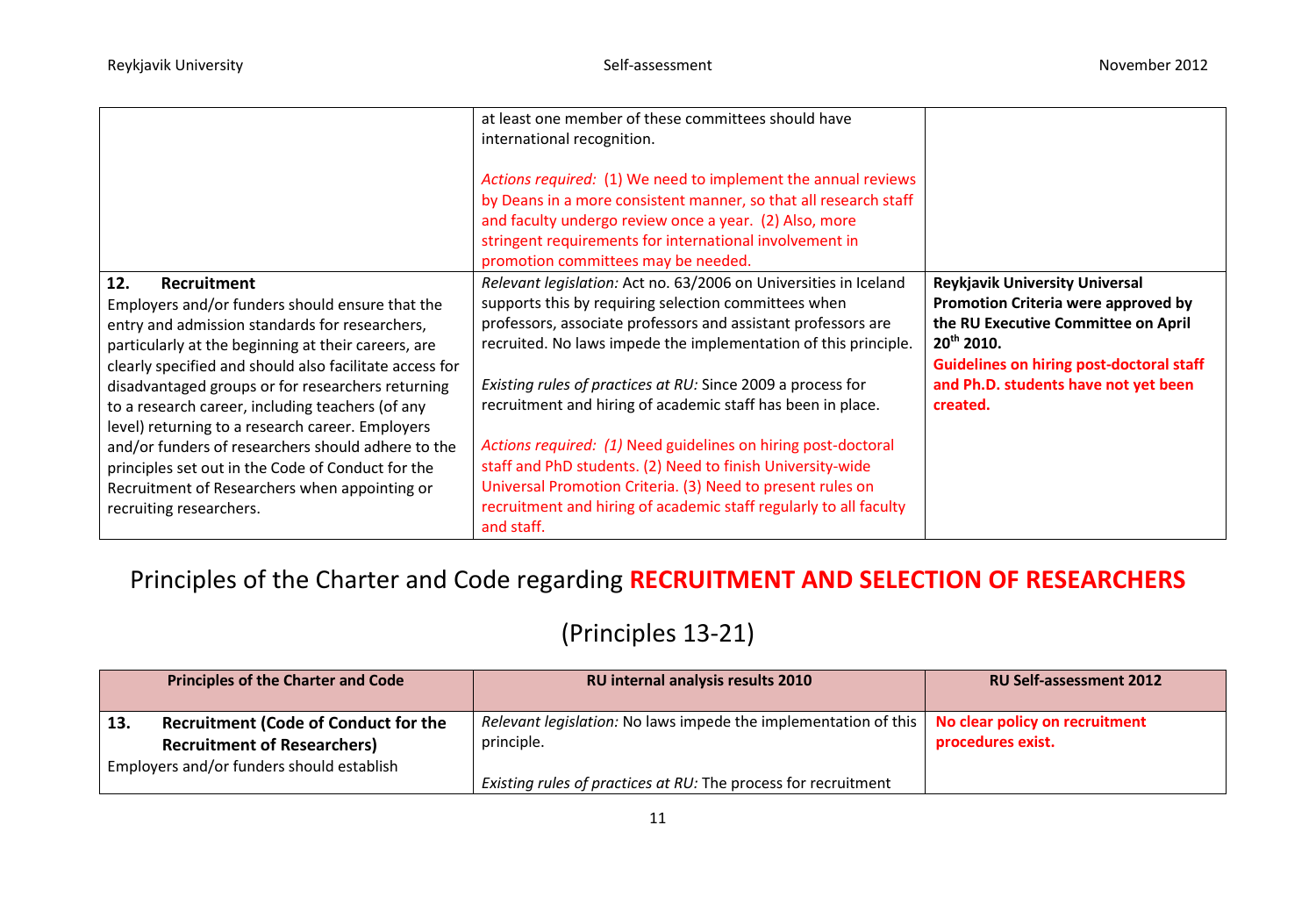| recruitment procedures which are open, efficient,<br>transparent, supportive and internationally<br>comparable, as well as tailored to the type of<br>positions advertised. Advertisements should give a<br>broad description of knowledge and competencies<br>required, and should not be so specialised as to<br>discourage suitable applicants. Employers should<br>include a description of the working conditions and<br>entitlements, including career development<br>prospects. Moreover, the time allowed between the<br>advertisement of the vacancy or the call for<br>applications and the deadline for reply should be<br>realistic. | and hiring of academic staff specifies open recruitment and<br>international advertisements.<br>Actions required: Need to improve advertisements in terms of<br>describing working conditions and career development<br>prospects, such as stipulating duration of contract and type of<br>track. Advertisements should also specify arrangements for<br>travel and whether any start-up funds are available.                                                                                                                                                                                                                                                                                                                                                                                                                                                                                                                                                                                                              |                                                                                                                                                                                                                                                                                                                                                                                                                                    |
|--------------------------------------------------------------------------------------------------------------------------------------------------------------------------------------------------------------------------------------------------------------------------------------------------------------------------------------------------------------------------------------------------------------------------------------------------------------------------------------------------------------------------------------------------------------------------------------------------------------------------------------------------|----------------------------------------------------------------------------------------------------------------------------------------------------------------------------------------------------------------------------------------------------------------------------------------------------------------------------------------------------------------------------------------------------------------------------------------------------------------------------------------------------------------------------------------------------------------------------------------------------------------------------------------------------------------------------------------------------------------------------------------------------------------------------------------------------------------------------------------------------------------------------------------------------------------------------------------------------------------------------------------------------------------------------|------------------------------------------------------------------------------------------------------------------------------------------------------------------------------------------------------------------------------------------------------------------------------------------------------------------------------------------------------------------------------------------------------------------------------------|
| 14.<br>Selection (Code of Conduct for the<br><b>Recruitment of Researchers)</b><br>Selection committees should bring together diverse<br>expertise and competences and should have an<br>adequate gender balance and, where appropriate<br>and feasible, include members from different<br>sectors (public and private) and disciplines, including<br>from other countries and with relevant experience<br>to assess the candidate. Whenever possible, a wide<br>range of selection practices should be used, such as<br>external expert assessment and face-to-face<br>interviews. Members of selection panels should be<br>adequately trained. | Relevant legislation: Chapter 6 in the Act on universities no.<br>63/2006, and article 3.2 of the RU Regulation support this<br>principle. No laws impede its implementation.<br>Existing rules of practices at RU: Process for recruitment and<br>hiring of academic staff specifies the existence of selection<br>committees. Selection committees generally come from within<br>the school, although for higher positions (e.g. professorial,<br>Dean) they generally include independent and/or international<br>academics as well. It also specifies interviews and on-campus<br>visits including an open talk by the candidate. Candidates are<br>also requested to provide names of persons who can provide<br>references.<br>Actions required: (1) Need to provide our staff with training (or<br>at least an information package) in selection and promotion<br>work (e.g. a course for permanent Assistant professor<br>committees). (2) Also need to clearly aim for gender balance on<br>selection committees. | A new strategy for Reykjavik University<br>has been approved by the Board of<br><b>Trusties and the Executive Committee in</b><br>November 2011 (http://en.ru.is/the-<br>university/the-strategy-of-reykjavik-<br>university/), in where gender balance on<br>selection committees is clearly<br>stipulated.<br><b>Training and information package</b><br>regarding selection and promotion work<br>has not yet been established. |
| <b>Transparency (Code of Conduct for the</b><br>15.                                                                                                                                                                                                                                                                                                                                                                                                                                                                                                                                                                                              |                                                                                                                                                                                                                                                                                                                                                                                                                                                                                                                                                                                                                                                                                                                                                                                                                                                                                                                                                                                                                            | <b>Advertisements and feedback to</b>                                                                                                                                                                                                                                                                                                                                                                                              |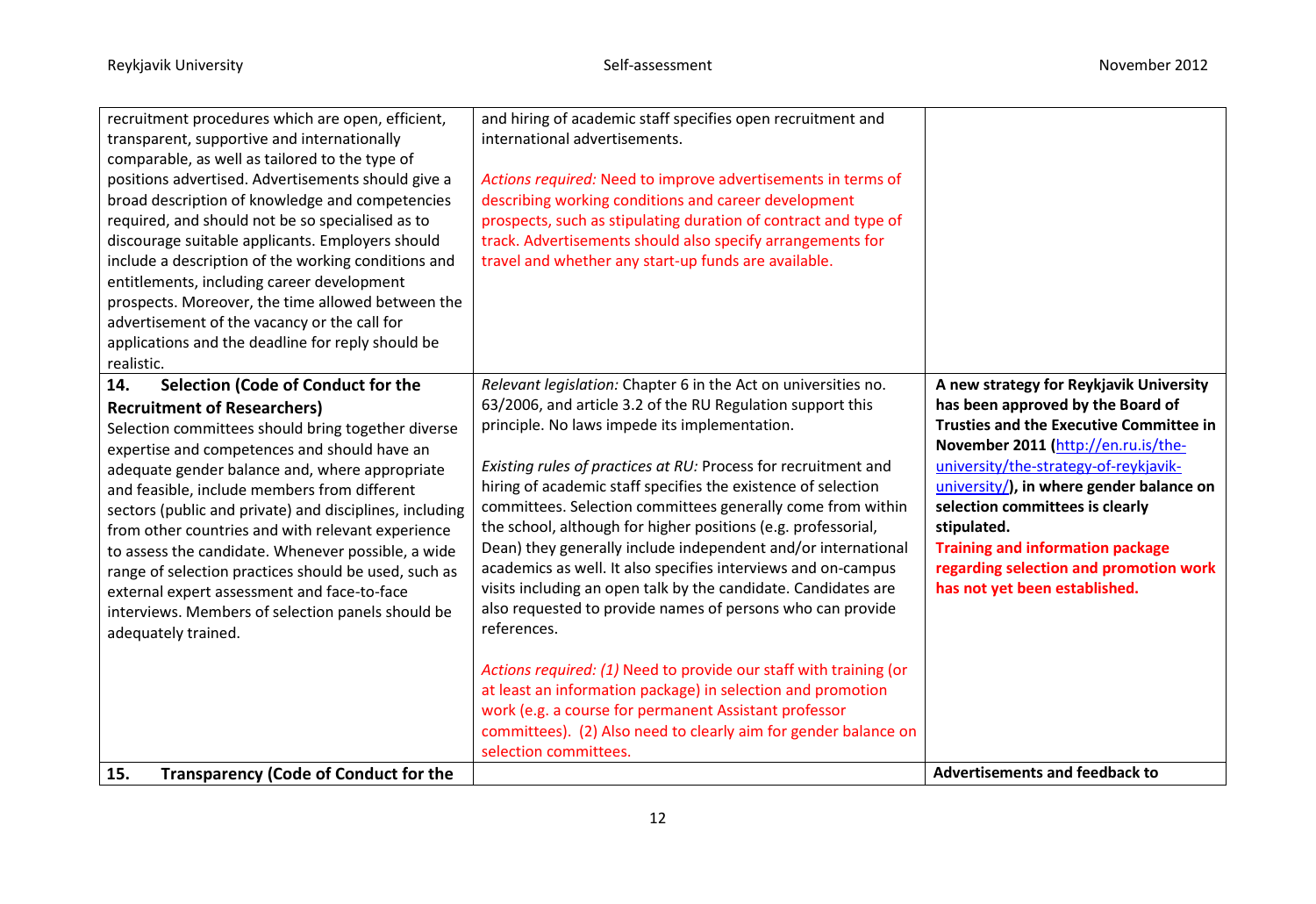| <b>Recruitment of Researchers)</b><br>Candidates should be informed, prior to the<br>selection, about the recruitment process and the                                                                                                                                                                                                                                                                                                                                                                                                                                  | Relevant legislation: No laws impede the implementation of this<br>principle.                                                                                                                                                                                                                                                                                                                                                                      | applicants have been improved in this<br>regard.                                                                                                                                                                                                                                                                       |
|------------------------------------------------------------------------------------------------------------------------------------------------------------------------------------------------------------------------------------------------------------------------------------------------------------------------------------------------------------------------------------------------------------------------------------------------------------------------------------------------------------------------------------------------------------------------|----------------------------------------------------------------------------------------------------------------------------------------------------------------------------------------------------------------------------------------------------------------------------------------------------------------------------------------------------------------------------------------------------------------------------------------------------|------------------------------------------------------------------------------------------------------------------------------------------------------------------------------------------------------------------------------------------------------------------------------------------------------------------------|
| selection criteria, the number of available positions<br>and the career development prospects. They should                                                                                                                                                                                                                                                                                                                                                                                                                                                             | Existing rules of practices at RU: Advertisements generally<br>include selection criteria and the number of available positions.                                                                                                                                                                                                                                                                                                                   |                                                                                                                                                                                                                                                                                                                        |
| also be informed after the selection process about<br>the strengths and weaknesses of their applications.                                                                                                                                                                                                                                                                                                                                                                                                                                                              | Candidates receive automated acknowledgement letters, and<br>letters are written to all candidates who are not hired.                                                                                                                                                                                                                                                                                                                              |                                                                                                                                                                                                                                                                                                                        |
|                                                                                                                                                                                                                                                                                                                                                                                                                                                                                                                                                                        | Actions required: (1) Need to provide more information in<br>advertisements, or acknowledgement letters (e.g. put a link to<br>an information site on the RU web).<br>(2) Candidates who have entered the final phase of the<br>selection process need to be invited to inquire about the<br>strengths and weaknesses of their applications. Due to open<br>international recruitment, the number of applicants prohibits<br>feedback to each one. |                                                                                                                                                                                                                                                                                                                        |
| 16.<br>Judging merit (Code of Conduct for the                                                                                                                                                                                                                                                                                                                                                                                                                                                                                                                          | Relevant legislation: the RU Regulation supports this principle.                                                                                                                                                                                                                                                                                                                                                                                   | <b>Reykjavik University Universal</b>                                                                                                                                                                                                                                                                                  |
| <b>Recruitment of Researchers)</b><br>The selection process should take into consideration                                                                                                                                                                                                                                                                                                                                                                                                                                                                             | Existing rules of practices at RU: We have implemented an                                                                                                                                                                                                                                                                                                                                                                                          | Promotion Criteria were approved by<br>the RU Executive Committee on April                                                                                                                                                                                                                                             |
| the whole range of experience of the candidates.<br>While focusing on their overall potential as<br>researchers, their creativity and level of                                                                                                                                                                                                                                                                                                                                                                                                                         | annual review process using the Faculty Contribution Record.<br>This helps faculty and managers at RU to balance the items<br>mentioned in the principle.                                                                                                                                                                                                                                                                                          | 20 <sup>th</sup> 2010.<br><b>Selection and Promotion Committees do</b><br>get guidelines in this direction, but can<br>be improved further.                                                                                                                                                                            |
| independence should also be considered. This<br>means that merit should be judged qualitatively as<br>well as quantitatively, focusing on outstanding<br>results within a diversified career path and not only<br>on the number of publications. Consequently, the<br>importance of bibliometric indices should be<br>properly balanced within a wider range of<br>evaluation criteria, such as teaching, supervision,<br>teamwork, knowledge transfer, management of<br>research and innovation and public awareness<br>activities. For candidates from an industrial | Actions required: (1) Need to finalize the Universal Promotion<br>Criteria as, this will provide a very clear message regarding the<br>expectations of candidates at various levels. (2) Need to provide<br>selection and promotion committees with guidelines on this<br>when they are advised about the task at hand.                                                                                                                            | The Faculty Contribution Record<br>underlines the importance of variety of<br>evaluation criteria - i.e. judging merit<br>qualitatively as well as quantitatively.<br>The Annual Research Assessment also<br>takes this into consideration.<br><b>Selection and Promotion Committees</b><br>are advised on this issue. |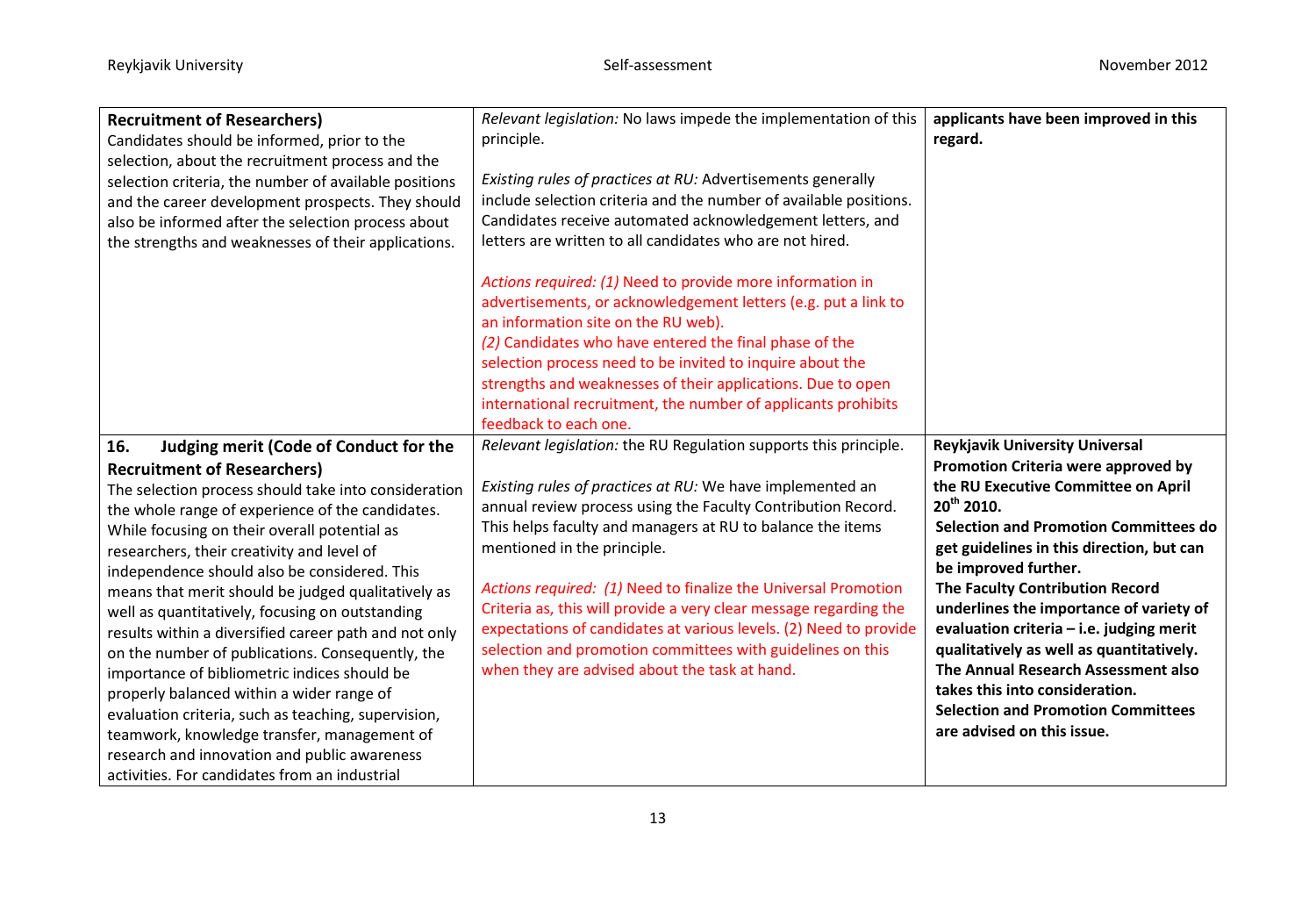| background, particular attention should be paid to<br>any contributions to patents, development or                                                                                                                                                                                                                                                                                                                                                                                                                                                |                                                                                                                                                                                                                                                                                                                                                                                                                                                                                     |                                                                                                                                                                                                          |
|---------------------------------------------------------------------------------------------------------------------------------------------------------------------------------------------------------------------------------------------------------------------------------------------------------------------------------------------------------------------------------------------------------------------------------------------------------------------------------------------------------------------------------------------------|-------------------------------------------------------------------------------------------------------------------------------------------------------------------------------------------------------------------------------------------------------------------------------------------------------------------------------------------------------------------------------------------------------------------------------------------------------------------------------------|----------------------------------------------------------------------------------------------------------------------------------------------------------------------------------------------------------|
| inventions.<br>Variations in the chronological order of<br>17.                                                                                                                                                                                                                                                                                                                                                                                                                                                                                    | Relevant legislation: Icelandic law no. 10/2008the equal status                                                                                                                                                                                                                                                                                                                                                                                                                     | The Annual Research Assessment takes                                                                                                                                                                     |
| CV's (Code of Conduct for the Recruitment of<br><b>Researchers</b> )<br>Career breaks or variations in the chronological                                                                                                                                                                                                                                                                                                                                                                                                                          | and equal rights of men and women, article 26 supports or<br>mandates this principle. No laws impede its implementation.                                                                                                                                                                                                                                                                                                                                                            | this into consideration and Selection<br>and Promotion Committees are advised<br>on the issue.                                                                                                           |
| order of CVs should not be penalised, but regarded<br>as an evolution of a career, and consequently, as a<br>potentially valuable contribution to the professional                                                                                                                                                                                                                                                                                                                                                                                | Existing rules of practices at RU: Candidates can submit CV's in<br>whatever format they choose.                                                                                                                                                                                                                                                                                                                                                                                    | <b>Encouragement in this direction not yet</b><br>in HR strategy of RU.                                                                                                                                  |
| development of researchers towards a<br>multidimensional career track. Candidates should<br>therefore be allowed to submit evidence-based CVs,<br>reflecting a representative array of achievements<br>and qualifications appropriate to the post for which<br>application is being made.                                                                                                                                                                                                                                                         | <b>Actions required:</b><br>(1) Encouragement in this direction will be put into the official<br>HR strategy of RU.<br>(2) Need to put this into the guidelines for selection and<br>promotion committees.                                                                                                                                                                                                                                                                          |                                                                                                                                                                                                          |
| <b>Recognition of mobility experience</b><br>18.<br>(Code of Conduct for the Recruitment of<br><b>Researchers</b> )<br>Any mobility experience, e.g. a stay in another<br>country/region or in another research setting (public<br>or private) or a change from one discipline or sector<br>to another, whether as part of the initial research<br>training or at a later stage of the research career, or<br>virtual mobility experience, should be considered as<br>a valuable contribution to the professional<br>development of a researcher. | Relevant legislation: No laws or rules impede the<br>implementation of this principle.<br>Existing rules of practices at RU: PhD students at RU are<br>generally required to go abroad for some time during their<br>studies. In general mobility experience is viewed very positively<br>at RU.<br>Actions required: (1) Encouragement on mobility will be put into<br>the official HR strategy of RU. (2) Put mobility into guidelines<br>on hiring of post-doctoral researchers. | <b>Encouragement on mobility not yet in</b><br>the official HR strategy of RU.<br>Mobility will be put into guidelines on<br>hiring of post-doctoral researchers.                                        |
| <b>Recognition of qualifications (Code of</b><br>19.<br><b>Conduct for the Recruitment of Researchers)</b><br>Employers and/or funders should provide for<br>appropriate assessment and evaluation of the<br>academic and professional qualifications, including                                                                                                                                                                                                                                                                                  | Relevant legislation: The Act on Universities in Iceland and the<br>RU regulation support this principle.<br>Existing rules of practices at RU: RU strategy (international<br>university). Faculty Contribution Records ensures an overview<br>of all qualifications of the individual.                                                                                                                                                                                             | <b>Reykjavik University Universal</b><br>Promotion Criteria were approved by<br>the RU Executive Committee on April<br>20 <sup>th</sup> 2010.<br>Alternative carrier ladders are still on<br>the agenda. |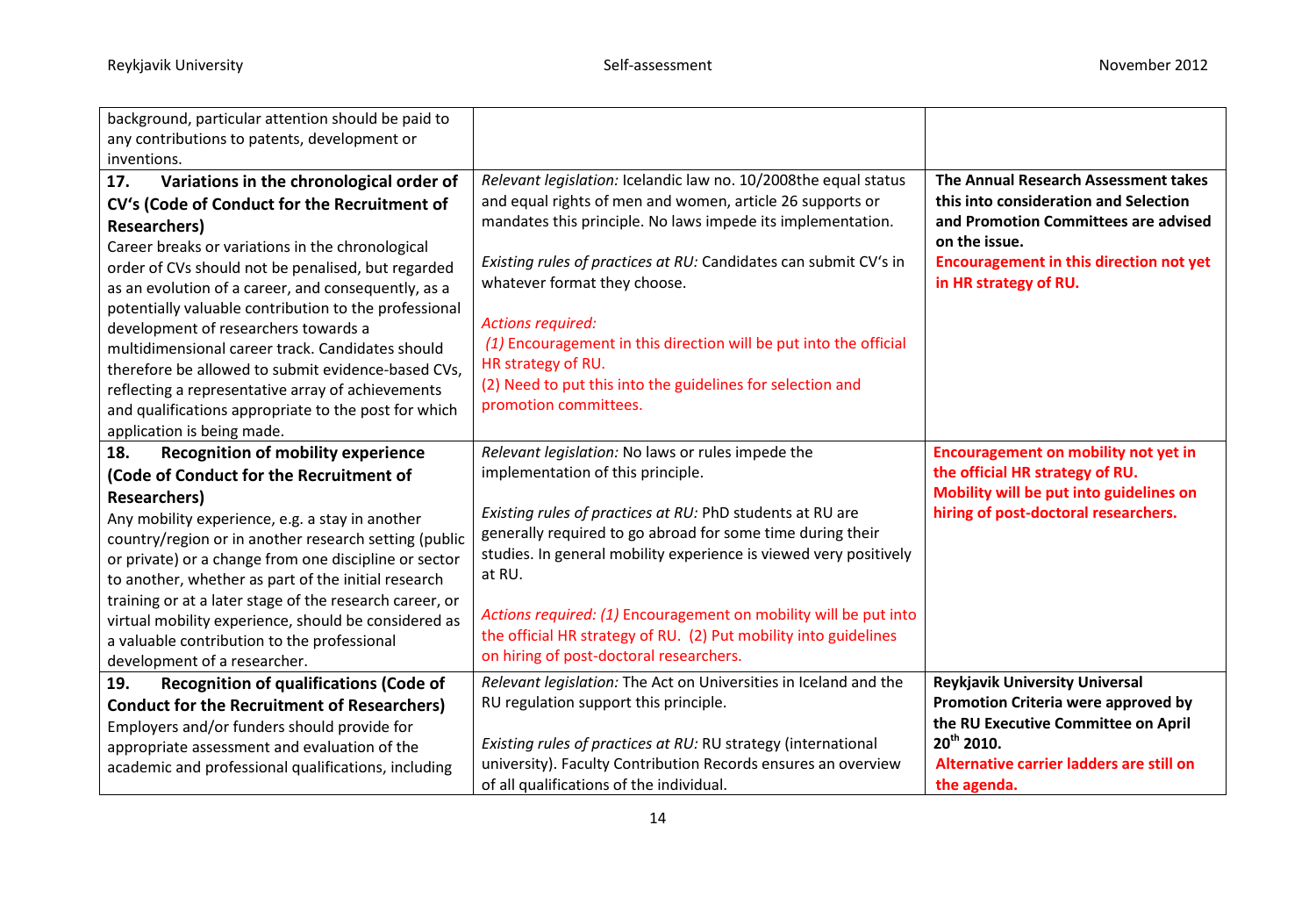| non-formal qualifications, of all researchers, in<br>particular within the context of international and<br>professional mobility. They should inform<br>themselves and gain a full understanding of rules,<br>procedures and standards governing the recognition<br>of such qualifications and, consequently, explore<br>existing national law, conventions and specific rules<br>on the recognition of these qualifications through all<br>available channels. | Actions required: (1) Need to finish Universal Promotion<br>Criteria. (2) Will be looking into alternative career ladders in<br>2010-2011. |                                                                              |
|-----------------------------------------------------------------------------------------------------------------------------------------------------------------------------------------------------------------------------------------------------------------------------------------------------------------------------------------------------------------------------------------------------------------------------------------------------------------|--------------------------------------------------------------------------------------------------------------------------------------------|------------------------------------------------------------------------------|
| 20.<br>Seniority (Code of Conduct for the                                                                                                                                                                                                                                                                                                                                                                                                                       | Relevant legislation: No laws impede the implementation of this                                                                            | A new strategy for Reykjavik University                                      |
| <b>Recruitment of Researchers)</b>                                                                                                                                                                                                                                                                                                                                                                                                                              | principle.                                                                                                                                 | has been approved by the Board of                                            |
| The levels of qualifications required should be in line                                                                                                                                                                                                                                                                                                                                                                                                         |                                                                                                                                            | <b>Trusties and the Executive Committee in</b>                               |
| with the needs of the position and not be set as a                                                                                                                                                                                                                                                                                                                                                                                                              | Existing rules of practices at RU:                                                                                                         | November 2011 (http://en.ru.is/the-<br>university/the-strategy-of-reykjavik- |
| barrier to entry. Recognition and evaluation of<br>qualifications should focus on judging the                                                                                                                                                                                                                                                                                                                                                                   |                                                                                                                                            | university/).                                                                |
| achievements of the person rather than his/her                                                                                                                                                                                                                                                                                                                                                                                                                  | Actions required: (1) Encouragement in this direction can be put                                                                           | <b>Selection and Promotion Committees</b>                                    |
| circumstances or the reputation of the institution                                                                                                                                                                                                                                                                                                                                                                                                              | into the official HR strategy of RU. (2) Put it into guidelines for                                                                        | are advised on this issue.                                                   |
| where the qualifications were gained. As                                                                                                                                                                                                                                                                                                                                                                                                                        | selection and promotion committees.                                                                                                        |                                                                              |
| professional qualifications may be gained at an early                                                                                                                                                                                                                                                                                                                                                                                                           |                                                                                                                                            |                                                                              |
| stage of a long career, the pattern of lifelong                                                                                                                                                                                                                                                                                                                                                                                                                 |                                                                                                                                            |                                                                              |
| professional development should also be                                                                                                                                                                                                                                                                                                                                                                                                                         |                                                                                                                                            |                                                                              |
| recognised.                                                                                                                                                                                                                                                                                                                                                                                                                                                     |                                                                                                                                            |                                                                              |
| 21.<br><b>Postdoctoral appointments (Code of</b>                                                                                                                                                                                                                                                                                                                                                                                                                | Relevant legislation: No laws impede the implementation of this                                                                            | Template contract does exist in all RU<br>Schools.                           |
| <b>Conduct for the Recruitment of Researchers)</b>                                                                                                                                                                                                                                                                                                                                                                                                              | principle.                                                                                                                                 | <b>General guidelines on hiring post-</b>                                    |
| Clear rules and explicit guidelines for the                                                                                                                                                                                                                                                                                                                                                                                                                     | Existing rules of practices at RU: In general those who have                                                                               | doctoral researchers and Ph.D. students                                      |
| recruitment and appointment of postdoctoral<br>researchers, including the maximum duration and                                                                                                                                                                                                                                                                                                                                                                  | funds are allowed to advertise for a post-doc.                                                                                             | have not yet been created.                                                   |
| the objectives of such appointments, should be                                                                                                                                                                                                                                                                                                                                                                                                                  |                                                                                                                                            |                                                                              |
| established by the institutions appointing                                                                                                                                                                                                                                                                                                                                                                                                                      | Actions required: (1) Need guidelines on the hiring of post-                                                                               |                                                                              |
| postdoctoral researchers. Such guidelines should                                                                                                                                                                                                                                                                                                                                                                                                                | doctoral researchers (the duration of the contract, their role,                                                                            |                                                                              |
| take into account time spent in prior postdoctoral                                                                                                                                                                                                                                                                                                                                                                                                              | their development, their evaluation, maximum duration of                                                                                   |                                                                              |
| appointments at other institutions and take into                                                                                                                                                                                                                                                                                                                                                                                                                | contracts etc.). Also need a template contract for post-docs.                                                                              |                                                                              |
| consideration that the postdoctoral status should be                                                                                                                                                                                                                                                                                                                                                                                                            |                                                                                                                                            |                                                                              |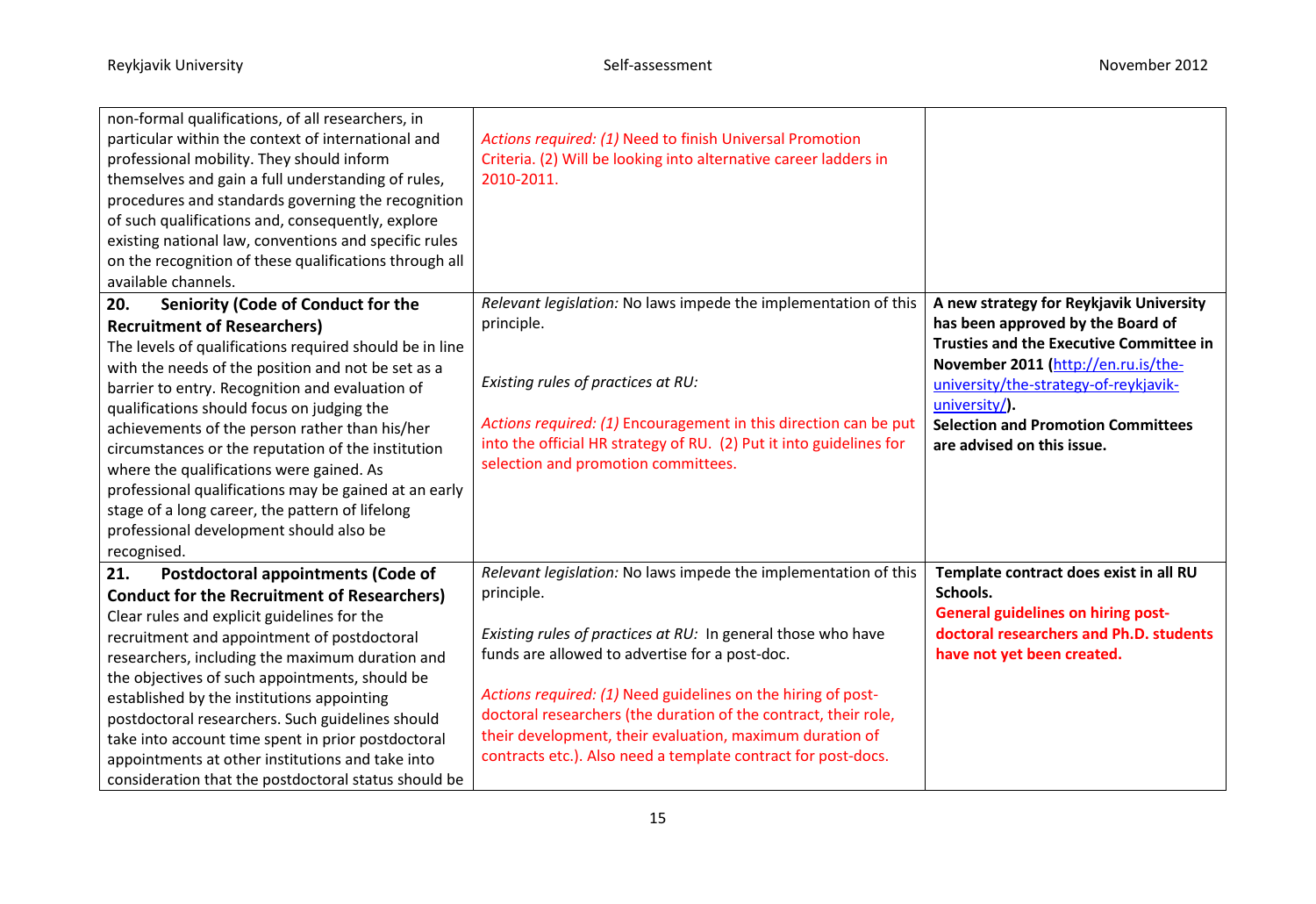| transitional, with the primary purpose of providing |  |
|-----------------------------------------------------|--|
| additional professional development opportunities   |  |
| for a research career in the context of long-term   |  |
| career prospects.                                   |  |

# Principles of the Charter and Code regarding **RESEARCH ENVIRONMENT**

# (Principles 22-40)

| <b>Principles of the Charter and Code</b>                                                                                                                                                                                                                                                                                                                                                                                                                    | RU internal analysis results 2010                                                                                                                                                                                                                                                                                                                                                                                                                                                                                                                                                                                                                                                                                                                                          | <b>RU Self-assessment 2012</b>                                                                                                                                                                                                                                                                                                                                                                                                                                                                                                                                                                                                 |
|--------------------------------------------------------------------------------------------------------------------------------------------------------------------------------------------------------------------------------------------------------------------------------------------------------------------------------------------------------------------------------------------------------------------------------------------------------------|----------------------------------------------------------------------------------------------------------------------------------------------------------------------------------------------------------------------------------------------------------------------------------------------------------------------------------------------------------------------------------------------------------------------------------------------------------------------------------------------------------------------------------------------------------------------------------------------------------------------------------------------------------------------------------------------------------------------------------------------------------------------------|--------------------------------------------------------------------------------------------------------------------------------------------------------------------------------------------------------------------------------------------------------------------------------------------------------------------------------------------------------------------------------------------------------------------------------------------------------------------------------------------------------------------------------------------------------------------------------------------------------------------------------|
| 22.<br><b>Recognition of the profession</b><br>All researchers engaged in a research career should<br>be recognized as professionals and be treated<br>accordingly. This should commence at the beginning<br>of their careers, namely at postgraduate level, and<br>should include all levels, regardless of their<br>classification at national level (e.g. employee,<br>postgraduate student, doctoral candidate,<br>postdoctoral fellow, civil servants). | Relevant legislation: No laws impede the implementation of this<br>principle.<br>Existing rules of practices at RU: According to the Code of<br>Ethics, all staff and students are respected as individuals. Post-<br>graduate students who are hired to work on projects are<br>generally treated the same as staff (for example regarding<br>insurance, benefits etc.), although in instances where their<br>appointment is limited to their final project research they are<br>hired as contractors, and in those cases do not have the same<br>rights.<br>Actions required: (1) Need to clarify the categories of staff when<br>students are on the payroll or receiving a stipend.<br>(2) Also need rules on when faculty wish to enrol in doctoral<br>studies at RU. | Rules on when faculty wish to enrol in<br>doctoral studies at RU have been<br>proposed to the RU Executive<br><b>Committee by the RU Research Council.</b><br>The general RU Ph.D. rules are under<br>revision in the RU Research Council<br>http://en.ru.is/research/rules-on-<br>doctoral-studies/).<br>There is still need to clarify more clearly<br>the categories of staff when students are<br>on the payroll (employed) or receiving a<br>stipend (e.g. contractor agreements).<br>Common rules on rights and position of<br>Ph.D. students and postdocs within RU<br>can be made clearer and also more<br>accessible. |
| 23.<br><b>Research environment</b><br>Employers and/or funders of researchers should<br>ensure that the most stimulating research or<br>research training environment is created which<br>offers appropriate equipment, facilities and                                                                                                                                                                                                                       | Relevant legislation: Icelandic laws on occupational safety<br>support this principle. No laws or rules impede its<br>implementation.<br>Existing rules of practices at RU: RU generally provides good IT                                                                                                                                                                                                                                                                                                                                                                                                                                                                                                                                                                  | A new IT-strategy for Reykjavik<br>University has been approved by the RU<br><b>Executive Committee in June 2012.</b><br>Due to several factors (e.g. the economic<br>recession in Iceland), current working                                                                                                                                                                                                                                                                                                                                                                                                                   |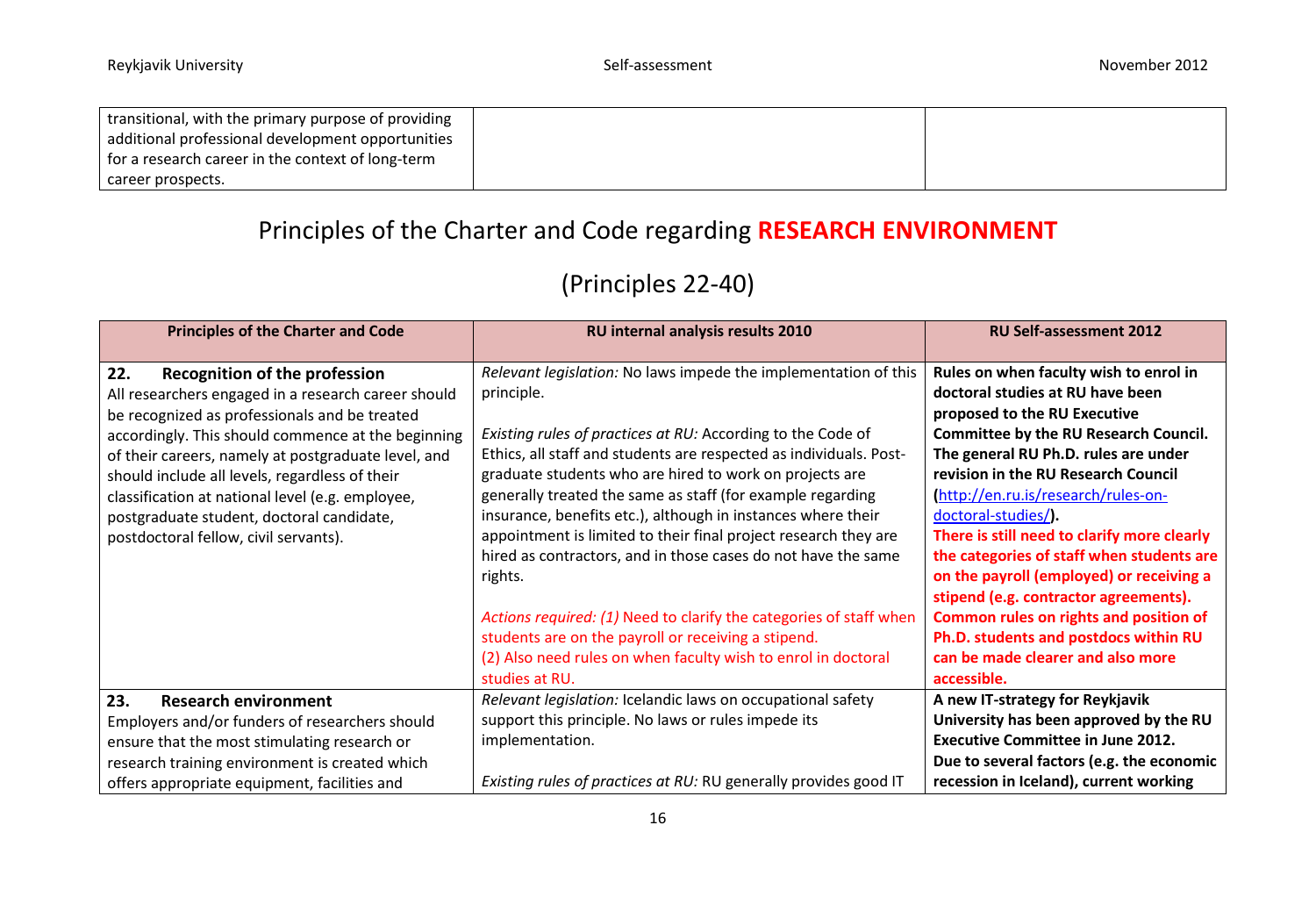| opportunities, including for remote collaboration<br>over research networks, and that the national or<br>sectoral regulations concerning health and safety in<br>research are observed. Funders should ensure that<br>adequate resources are provided in support of the<br>agreed work programme.                                                                                                                                                                                                                                                                                                                                                                                                                                                                                                | equipment and facilities for teaching and administration, but<br>research-related IT support needs improvement.<br>Actions required: (1) Need health and safety rules for all labs,<br>plus courses for lab staff. (2) Need to appoint a representative<br>for security (öryggistrúnaðarmann). (3) A comprehensive IT<br>strategy is needed at RU, couple with more information flow on<br>IT support issues to academic staff.                                                                                                                                                                            | facilities for academic employees at RU<br>are not optimal. The University has<br>already put forward its main objectives<br>and priorities, which address this issue,<br>i.e. by midyear 2015 the University, will<br>have created "suitable" working space<br>for all faculty.<br>Health and safety rules for labs, plus<br>courses for lab staff and a security<br>representative (öryggistrúnaðarmann) |
|--------------------------------------------------------------------------------------------------------------------------------------------------------------------------------------------------------------------------------------------------------------------------------------------------------------------------------------------------------------------------------------------------------------------------------------------------------------------------------------------------------------------------------------------------------------------------------------------------------------------------------------------------------------------------------------------------------------------------------------------------------------------------------------------------|------------------------------------------------------------------------------------------------------------------------------------------------------------------------------------------------------------------------------------------------------------------------------------------------------------------------------------------------------------------------------------------------------------------------------------------------------------------------------------------------------------------------------------------------------------------------------------------------------------|------------------------------------------------------------------------------------------------------------------------------------------------------------------------------------------------------------------------------------------------------------------------------------------------------------------------------------------------------------------------------------------------------------|
| 24.<br><b>Working conditions</b><br>Employers and/or funders should ensure that the<br>working conditions for researchers, including for<br>disabled researchers, provide where appropriate the<br>flexibility deemed essential for successful research<br>performance in accordance with existing national<br>legislation and with national or sectoral collective-<br>bargaining agreements. They should aim to provide<br>working conditions which allow both women and<br>men researchers to combine family and work,<br>children and career. Particular attention should be<br>paid, inter alia, to flexible working hours, part-time<br>working, tele-working and sabbatical leave, as well<br>as to the necessary financial and administrative<br>provisions governing such arrangements. | Relevant legislation: This is permitted/mandatory under article<br>21 of the Act on the equal status and equal rights of men and<br>women no 10/2008, see also law on rights of the disabled<br>(59/1992). No laws impede the implementation of this<br>principle.<br>Existing rules of practices at RU: The RU HR Strategy speaks to<br>this issue. The new building at Nautholsvik is very accessible for<br>the disabled. RU is flexible regarding family-related leave, tele-<br>working and other flexible work arrangements. Rules on<br>sabbatical leaves are in effect.<br>Actions required: None. | not yet in place.<br>A new strategy for Reykjavik University<br>has been approved by the Board of<br><b>Trusties and the Executive Committee in</b><br>November 2011 (http://en.ru.is/the-<br>university/the-strategy-of-reykjavik-<br>university/) and the new HR strategy<br>addresses this issue as well as a new RU<br>policy on work development, education<br>and training of staff.                 |
| <b>Stability and permanence of</b><br>25.<br>employment<br>Employers and/or funders should ensure that the<br>performance of researchers is not undermined by<br>instability of employment contracts, and should<br>therefore commit themselves as far as possible to<br>improving the stability of employment conditions                                                                                                                                                                                                                                                                                                                                                                                                                                                                        | Relevant legislation: No laws impede the implementation of this<br>principle.<br>Existing rules of practices at RU: Post-doctoral researchers and<br>doctoral students generally have temporary contracts, but<br>faculty generally have permanent contracts. The general rule on                                                                                                                                                                                                                                                                                                                          | A proposal from the RU Joint Academic<br>Council - Job Security Measures for Core<br>Academic Staff - has been sent to the<br>RU Executive Committee. The proposal<br>addresses longer minimum termination<br>period off faculties.<br><b>Guidelines on hiring post-doctoral staff</b>                                                                                                                     |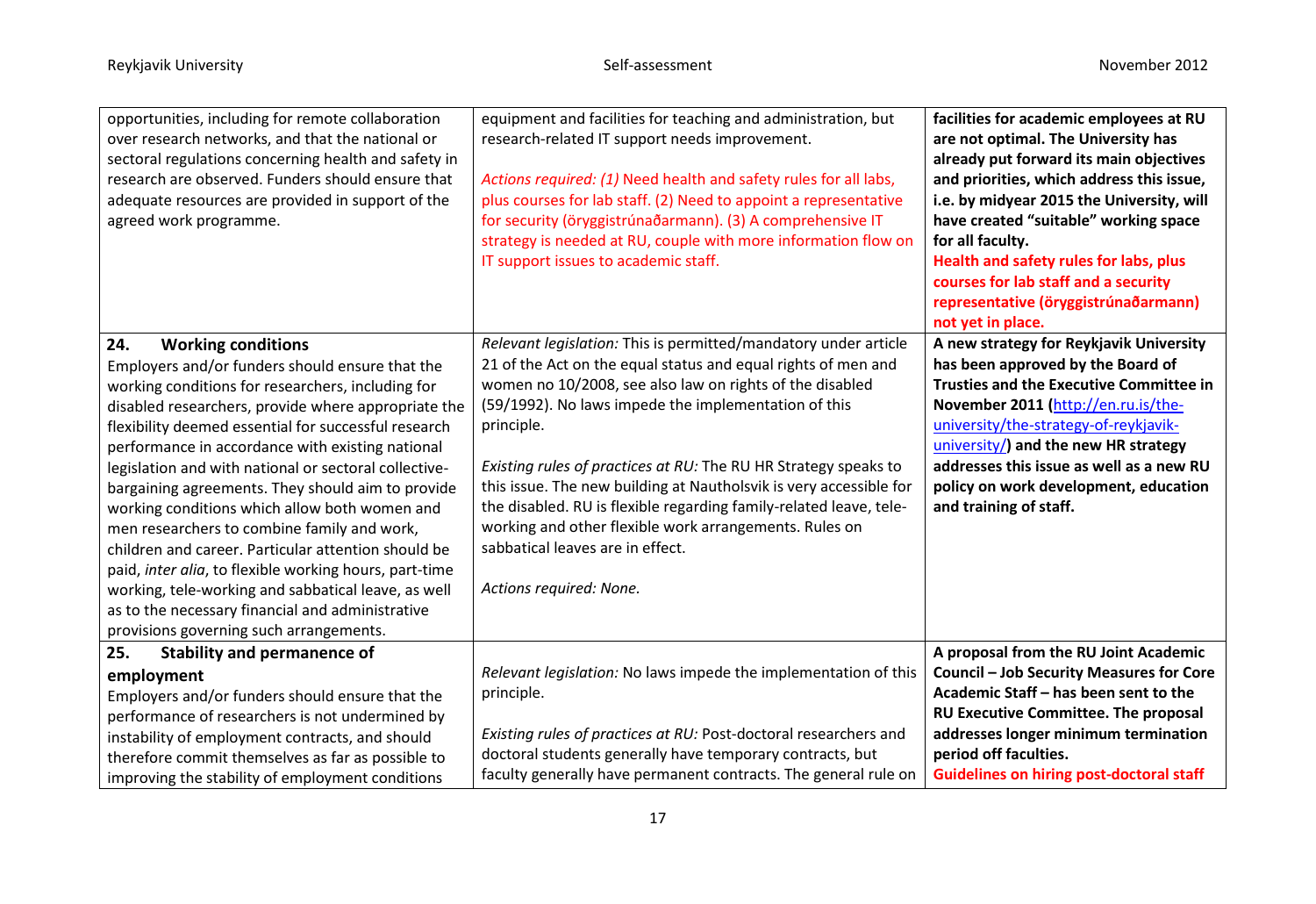| for researchers, thus implementing and abiding by<br>the principles and terms laid down in the EU<br>Directive on Fixed-Term Work.                                                                                                                                                                                                                                                                                                                                                                                                                                                                                                                                      | the Icelandic labour market is that a permanent contract has a<br>three-month termination period. However, Deans and Directors<br>at RU are free to offer longer termination periods (generally 6<br>months or in exceptional cases 12 months). In exceptional<br>cases, faculty have temporary contracts, of three or five years<br>duration. These contracts also have a three-month termination<br>period.                                                                                                                                                                                                                                                                                                                                                                                                                                                       | and Ph.D. students have not yet been<br>created. Education and mentoring of<br>post-doctoral researcher needs to be<br>improved.                                                                                                                                                                                                                     |
|-------------------------------------------------------------------------------------------------------------------------------------------------------------------------------------------------------------------------------------------------------------------------------------------------------------------------------------------------------------------------------------------------------------------------------------------------------------------------------------------------------------------------------------------------------------------------------------------------------------------------------------------------------------------------|---------------------------------------------------------------------------------------------------------------------------------------------------------------------------------------------------------------------------------------------------------------------------------------------------------------------------------------------------------------------------------------------------------------------------------------------------------------------------------------------------------------------------------------------------------------------------------------------------------------------------------------------------------------------------------------------------------------------------------------------------------------------------------------------------------------------------------------------------------------------|------------------------------------------------------------------------------------------------------------------------------------------------------------------------------------------------------------------------------------------------------------------------------------------------------------------------------------------------------|
|                                                                                                                                                                                                                                                                                                                                                                                                                                                                                                                                                                                                                                                                         | Actions required: (1) Guidelines for hiring doctoral students and<br>post-doctoral researchers. (2) Should look into the possibility of                                                                                                                                                                                                                                                                                                                                                                                                                                                                                                                                                                                                                                                                                                                             |                                                                                                                                                                                                                                                                                                                                                      |
|                                                                                                                                                                                                                                                                                                                                                                                                                                                                                                                                                                                                                                                                         | offering a longer minimum termination period for all faculties.                                                                                                                                                                                                                                                                                                                                                                                                                                                                                                                                                                                                                                                                                                                                                                                                     |                                                                                                                                                                                                                                                                                                                                                      |
| 26.<br><b>Funding and salaries</b><br>Employers and/or funders of researchers should<br>ensure that researchers enjoy fair and attractive<br>conditions of funding and/or salaries with adequate<br>and equitable social security provisions (including<br>sickness and parental benefits, pension rights and<br>unemployment benefits) in accordance with existing<br>national legislation and with national or sectoral<br>collective bargaining agreements. This must include<br>researchers at all career stages including early-stage<br>researchers, commensurate with their legal status,<br>performance and level of qualifications and/or<br>responsibilities. | Relevant legislation: This is generally mandatory under social<br>security legislation (i.e. equal rights to sick-leave benefits,<br>parental-leave benefits, pension rights and unemployment<br>benefits regardless of the level of employee or the type of<br>contract). No laws impede the implementation of this principle.<br>Existing rules of practices at RU: The RU Research Strategy,<br>section C.3. speaks to the importance of linking performance<br>and pay. The RU sick-leave fund ensures that those who do not<br>belong to a union-based sick leave fund enjoy equivalent<br>benefits in case of long-term illness. All employment contracts<br>at RU refer to a union contract with reference to vacation days<br>and sick-leave rights, and thus the employee enjoys the same<br>rights, whether or not he or she belongs to the union or not. | Need to clarify the rights of independent<br>contractors with regards to the items<br>specified, and when RU will use<br>contractor agreements and when not.<br>Put in the guidelines on hiring doctoral<br>students and post-doctoral researchers.<br>There is also a need to look into the<br>transfer of vacation rights between<br>institutions. |
|                                                                                                                                                                                                                                                                                                                                                                                                                                                                                                                                                                                                                                                                         | Actions required: (1) Need to clarify the rights of independent<br>contractors with regards to the items specified, and when RU<br>will use contractor agreements and when not. Put in guidelines<br>on hiring doctoral students and post-doctoral researchers.                                                                                                                                                                                                                                                                                                                                                                                                                                                                                                                                                                                                     |                                                                                                                                                                                                                                                                                                                                                      |
| <b>Gender balance</b><br>27.                                                                                                                                                                                                                                                                                                                                                                                                                                                                                                                                                                                                                                            |                                                                                                                                                                                                                                                                                                                                                                                                                                                                                                                                                                                                                                                                                                                                                                                                                                                                     | A new strategy for Reykjavik University                                                                                                                                                                                                                                                                                                              |
| Employers and/or funders should aim for a                                                                                                                                                                                                                                                                                                                                                                                                                                                                                                                                                                                                                               | Relevant legislation: The law on the equal status and equal                                                                                                                                                                                                                                                                                                                                                                                                                                                                                                                                                                                                                                                                                                                                                                                                         | has been approved by the Board of                                                                                                                                                                                                                                                                                                                    |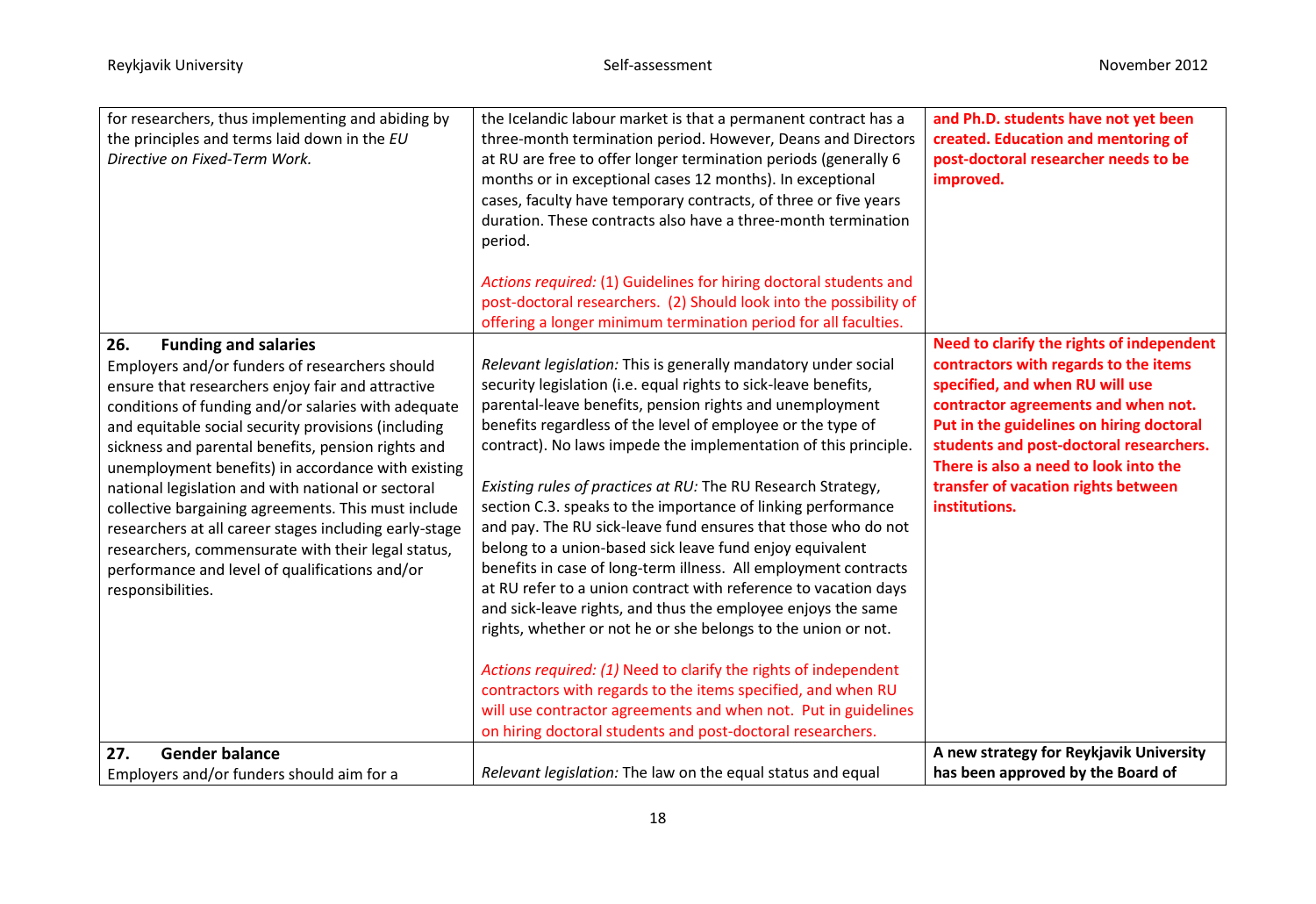| representative gender balance at all levels of staff,<br>including at supervisory and managerial level. This<br>should be achieved on the basis of an equal<br>opportunity policy at recruitment and at the<br>subsequent career stages without, however, taking<br>precedence over quality and competence criteria.<br>To ensure equal treatment, selection and evaluation<br>committees should have an adequate gender<br>balance.                                                                                                                                                                                                                                                                                          | rights of men and women supports this clause (no. 10/2008).<br>No laws impede its implementation.<br>Existing rules of practices at RU: The RU HR strategy has a<br>special section on equality, with special emphasis on gender<br>equality. Salaries are analyzed regularly to ascertain that there<br>is not gender bias in pay levels for any given position type.<br>Actions required: (1) Selection and evaluation committees need<br>to have a gender balance if possible.                                                                                                                                                                                                                                         | <b>Trusties and the RU Executive</b><br><b>Committee in November 2011</b><br>(http://en.ru.is/the-university/the-<br>strategy-of-reykjavik-university/) has a<br>section on equality and the new HR<br>strategy as well, in where the issue<br>regarding the gender balance in<br>selection and evaluation committees is<br>stipulated. |
|-------------------------------------------------------------------------------------------------------------------------------------------------------------------------------------------------------------------------------------------------------------------------------------------------------------------------------------------------------------------------------------------------------------------------------------------------------------------------------------------------------------------------------------------------------------------------------------------------------------------------------------------------------------------------------------------------------------------------------|---------------------------------------------------------------------------------------------------------------------------------------------------------------------------------------------------------------------------------------------------------------------------------------------------------------------------------------------------------------------------------------------------------------------------------------------------------------------------------------------------------------------------------------------------------------------------------------------------------------------------------------------------------------------------------------------------------------------------|-----------------------------------------------------------------------------------------------------------------------------------------------------------------------------------------------------------------------------------------------------------------------------------------------------------------------------------------|
| 28.<br><b>Career development</b><br>Employers and/or funders of researchers should<br>draw up, preferably within the framework of their<br>human resources management, a specific career<br>development strategy for researchers at all stages of<br>their career, regardless of their contractual<br>situation, including for researchers on fixed-term<br>contracts. It should include the availability of<br>mentors involved in providing support and guidance<br>for the personal and professional development of<br>researchers, thus motivating them and contributing<br>to reducing any insecurity in their professional<br>future. All researchers should be made familiar with<br>such provisions and arrangements. | Relevant legislation: No laws impede the implementation of this<br>principle.<br>Existing rules of practices at RU: Doctoral students and post-<br>doctoral researchers always have mentors or advisors, as to<br>researchers who are hired into existing research groups. Due to<br>the skewed age distribution at RU, with many junior faculty<br>members and a lack of senior ones, there is a lack of mentors<br>for young faculty members.<br>Actions required: (1) Need to look into the development of a<br>career ladder for researchers, where their possibilities for<br>career development would be specified. (2) RU should look into<br>supporting young faculty members in obtaining mentors<br>outside RU. | The issue on mentoring has been added<br>to the Faculty Contribution Record.<br>The new HR strategy addresses this issue<br>as well as a new RU policy on work<br>development, education and training of<br>staff.                                                                                                                      |
| 29.<br><b>Value of mobility</b><br>Employers and/or funders must recognize the value<br>of geographical, intersectorial, inter- and trans-<br>disciplinary and virtual mobility as well as mobility<br>between the public and private sector as an<br>important means of enhancing scientific knowledge<br>and professional development at any stage of a                                                                                                                                                                                                                                                                                                                                                                     | Relevant legislation: No laws impede the implementation of this<br>principle. However, the immigration law in Iceland permits the<br>development of a "fast-track" route for highly specialized<br>individuals, and this route has not been developed yet, with the<br>result that the immigration process takes a long time.                                                                                                                                                                                                                                                                                                                                                                                             | <b>Reykjavik University Universal</b><br>Promotion Criteria were approved by<br>the RU Executive Committee on April<br>20 <sup>th</sup> 2010.<br>The new HR strategy addresses the issue<br>of mobility as well as a new RU policy on<br>work development, education and                                                                |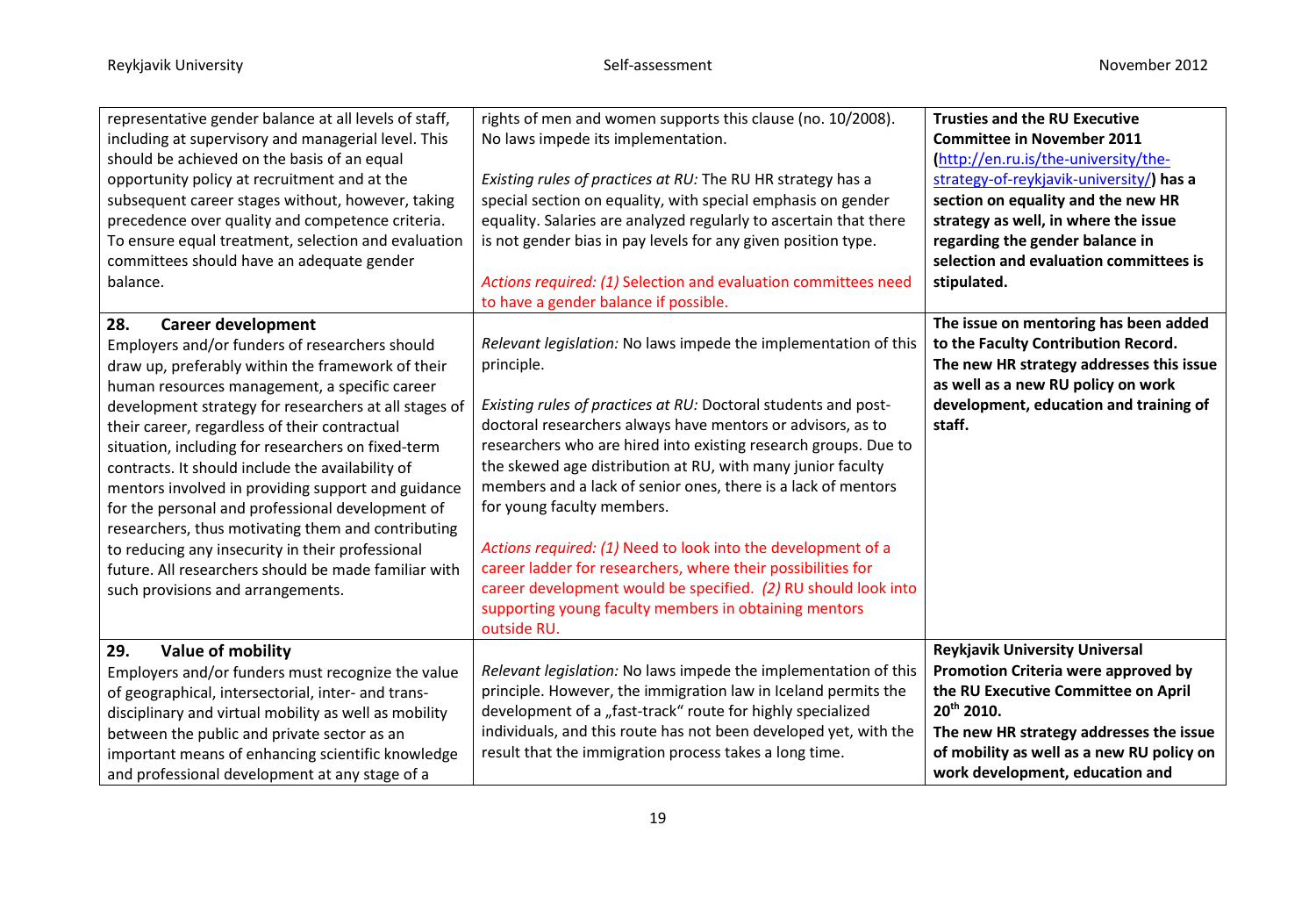| researcher's career. Consequently, they should build    | Existing rules of practices at RU: The RU Strategy on becoming   | training of staff.                        |
|---------------------------------------------------------|------------------------------------------------------------------|-------------------------------------------|
| such options into the specific career development       | an international university and an international workplace       | Still a need to put pressure on the       |
| strategy and fully value and acknowledge any            | supports this. Also the emphasis in the RU Research Strategy on  | government to implement "fast-track"      |
| mobility experience within their career                 | international recognition as a way to evaluate researchers. The  | route.                                    |
| progression/appraisal system. This also requires that   | International Office at RU supports mobility by helping          |                                           |
| the necessary administrative instruments be put in      | researchers take advantage of various opportunities. Nothing in  |                                           |
| place to allow the portability of both grants and       | RU regulations or practices prevents the portability of grants,  |                                           |
| social security provisions, in accordance with          | either from RU or to RU.                                         |                                           |
| national legislation.                                   | The new Faculty Contribution Record, now being implemented,      |                                           |
|                                                         | has increased the visibility of international experience when    |                                           |
|                                                         | performance is evaluated.                                        |                                           |
|                                                         |                                                                  |                                           |
|                                                         | Actions required: (1) The Universal Promotion Criteria, now      |                                           |
|                                                         | under development, will also make this importance very clear.    |                                           |
|                                                         | (2) The importance of mobility needs to be written into the RU   |                                           |
|                                                         | HR strategy and made clear to selection and evaluation           |                                           |
|                                                         | committees. (3) RU needs to continue to put pressure on the      |                                           |
|                                                         | government to implement the "fast-track" route.                  |                                           |
|                                                         |                                                                  |                                           |
| 30.<br><b>Access to career advice</b>                   | Relevant legislation: No rules impede the implementation of      | The carrier service (for students) at RU  |
| Employers and/or funders should ensure that career      | this principle.                                                  | has been strengthened.                    |
| advice and job placement assistance, either in the      |                                                                  | There is still a need to strengthen       |
| institutions concerned, or through collaboration        | Existing rules of practices at RU: The establishment in 2007 of  | support this area. Not all Ph.D.-students |
| with other structures, is offered to researchers at all | the post of an Executive Director responsible for human          | end up as academic employees. Career      |
| stages of their careers, regardless of their            | resources within the university supports this principle. RU also | couching is needed.                       |
| contractual situation.                                  | has a Career Services office for students in place since 2006.   |                                           |
|                                                         |                                                                  |                                           |
|                                                         | Actions required: (1) Support in this area must be               |                                           |
|                                                         | strengthened, with courses, seminars, help in using local or     |                                           |
|                                                         | international job portals and with resources for seeking new     |                                           |
|                                                         | opportunities, career advice or mentoring outside RU.            |                                           |
| 31.<br>Intellectual property rights                     | Relevant legislation: Icelandic law on intellectual property     | Prototype of contracts does exist, when   |
| Employers and/or funders should ensure that             | makes this mandatory, see act no. 73/1972. Supporting this is    | collaborating with students or parties    |
| researchers at all career stages reap the benefits of   | act no. 77/2000 on the Protection of Privacy as regards the      | outside RU.                               |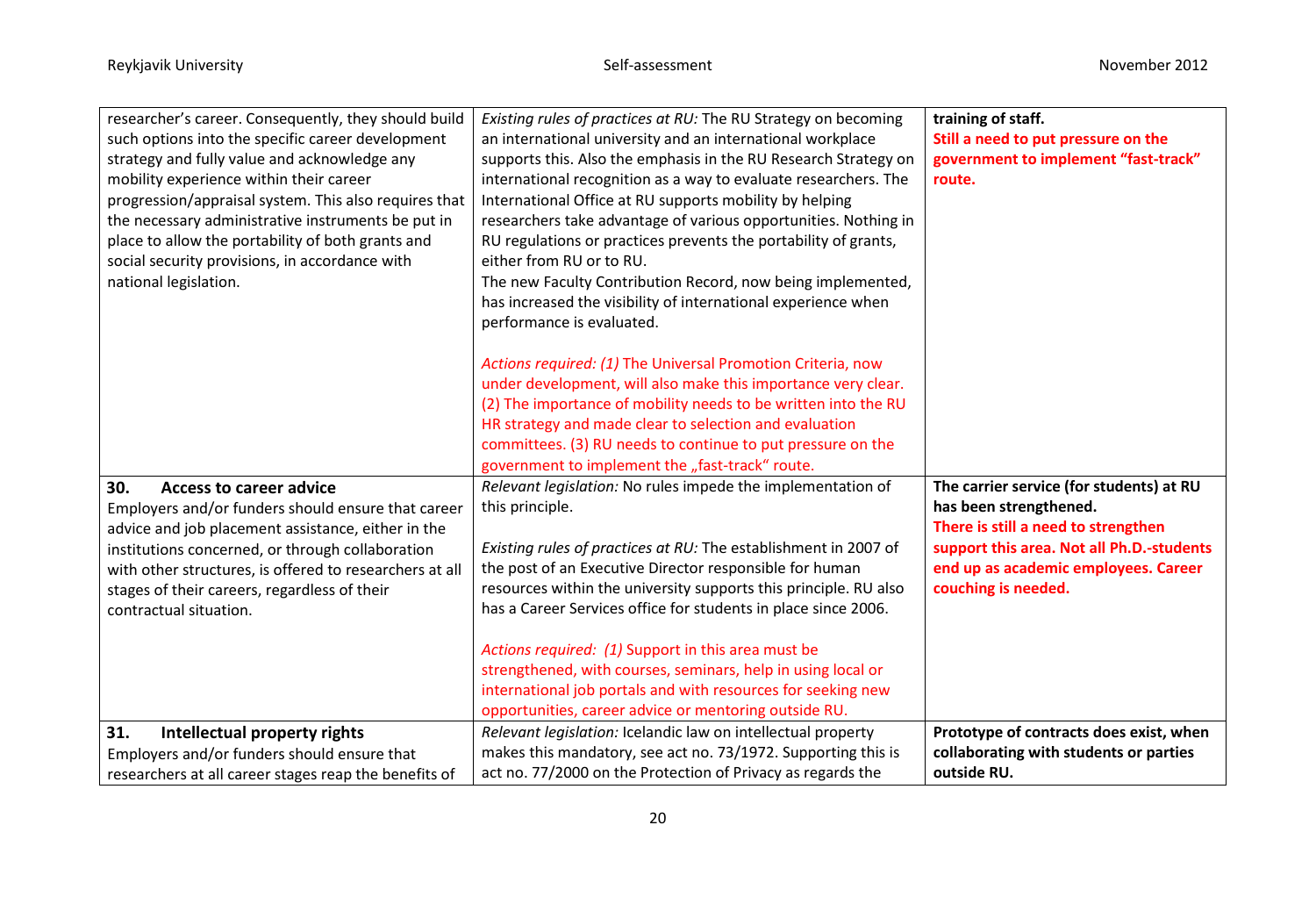| the exploitation (if any) of their R&D results through<br>legal protection and, in particular, through<br>appropriate protection of Intellectual Property<br>Rights, including copyrights. Policies and practices<br>should specify what rights belong to researchers<br>and/or, where applicable, to their employers or<br>other parties, including external commercial or<br>industrial organisations, as possibly provided for<br>under specific collaboration agreements or other<br>types of agreement. | Processing of Personal Data, and the Icelandic information law<br>no. 50/1996. No laws impede the implementation of this<br>principle.<br>Existing rules of practices at RU: RU developed a policy on<br>intellectual property in 2007. All employment contracts since<br>then have included a clause relevant to this, guaranteeing the<br>right of the researcher to their intellectual property. Under<br>development are policies regarding centres, labs and institutes<br>(CLIP's), where the rights of all involved are clarified.<br>The Director of Research Services at RU is on a committee with<br>the Icelandic Confederation of Icelandic Employers to develop<br>such contract templates, using Danish models.<br>Actions required: (1) Need to revise the policy on intellectual<br>property to deal with cases where students and faculty<br>members cooperate in collecting new data. (2) Need to<br>establish a way to offer appropriate legal counsel to our<br>students and staff on these matters. (3) Also need to develop<br>prototypes of contracts that may be used when collaborating<br>with students or parties outside RU, and train staff in using<br>them. (4) Need to develop a policy on start-ups that originate<br>within RU. | IP policy and guidelines on how to deal<br>with cases where students and faculty<br>members cooperate in collecting new<br>data are needed.<br>No formal legal counsel to students and<br>staff on this matter exist within the<br><b>University.</b><br>Policy on start-up companies not yet<br>established. |
|--------------------------------------------------------------------------------------------------------------------------------------------------------------------------------------------------------------------------------------------------------------------------------------------------------------------------------------------------------------------------------------------------------------------------------------------------------------------------------------------------------------|-------------------------------------------------------------------------------------------------------------------------------------------------------------------------------------------------------------------------------------------------------------------------------------------------------------------------------------------------------------------------------------------------------------------------------------------------------------------------------------------------------------------------------------------------------------------------------------------------------------------------------------------------------------------------------------------------------------------------------------------------------------------------------------------------------------------------------------------------------------------------------------------------------------------------------------------------------------------------------------------------------------------------------------------------------------------------------------------------------------------------------------------------------------------------------------------------------------------------------------------------------------------|---------------------------------------------------------------------------------------------------------------------------------------------------------------------------------------------------------------------------------------------------------------------------------------------------------------|
| 32.<br>Co-authorship                                                                                                                                                                                                                                                                                                                                                                                                                                                                                         | Relevant legislation: No laws impede the implementation of this                                                                                                                                                                                                                                                                                                                                                                                                                                                                                                                                                                                                                                                                                                                                                                                                                                                                                                                                                                                                                                                                                                                                                                                                   |                                                                                                                                                                                                                                                                                                               |
| Co-authorship should be viewed positively by<br>institutions when evaluating staff, as evidence of a                                                                                                                                                                                                                                                                                                                                                                                                         | principle.                                                                                                                                                                                                                                                                                                                                                                                                                                                                                                                                                                                                                                                                                                                                                                                                                                                                                                                                                                                                                                                                                                                                                                                                                                                        |                                                                                                                                                                                                                                                                                                               |
| constructive approach to the conduct of research.<br>Employers and/or funders should therefore develop                                                                                                                                                                                                                                                                                                                                                                                                       | Existing rules of practices at RU: Post-doctoral researchers and<br>doctoral students are generally publishing their results with                                                                                                                                                                                                                                                                                                                                                                                                                                                                                                                                                                                                                                                                                                                                                                                                                                                                                                                                                                                                                                                                                                                                 |                                                                                                                                                                                                                                                                                                               |
| strategies, practices and procedures to provide                                                                                                                                                                                                                                                                                                                                                                                                                                                              | authorship based on their actual contribution, although this is                                                                                                                                                                                                                                                                                                                                                                                                                                                                                                                                                                                                                                                                                                                                                                                                                                                                                                                                                                                                                                                                                                                                                                                                   |                                                                                                                                                                                                                                                                                                               |
| researchers, including those at the beginning of                                                                                                                                                                                                                                                                                                                                                                                                                                                             | not stipulated in any RU policies (?). Statistics collected at RU do                                                                                                                                                                                                                                                                                                                                                                                                                                                                                                                                                                                                                                                                                                                                                                                                                                                                                                                                                                                                                                                                                                                                                                                              |                                                                                                                                                                                                                                                                                                               |
| their research careers, with the necessary<br>framework conditions so that they can enjoy the                                                                                                                                                                                                                                                                                                                                                                                                                | not in any way discount publications with more than one<br>author. See also paragraph 2 in article 3 of the RU Regulation.                                                                                                                                                                                                                                                                                                                                                                                                                                                                                                                                                                                                                                                                                                                                                                                                                                                                                                                                                                                                                                                                                                                                        |                                                                                                                                                                                                                                                                                                               |
| right to be recognised and listed and/or quoted, in                                                                                                                                                                                                                                                                                                                                                                                                                                                          |                                                                                                                                                                                                                                                                                                                                                                                                                                                                                                                                                                                                                                                                                                                                                                                                                                                                                                                                                                                                                                                                                                                                                                                                                                                                   |                                                                                                                                                                                                                                                                                                               |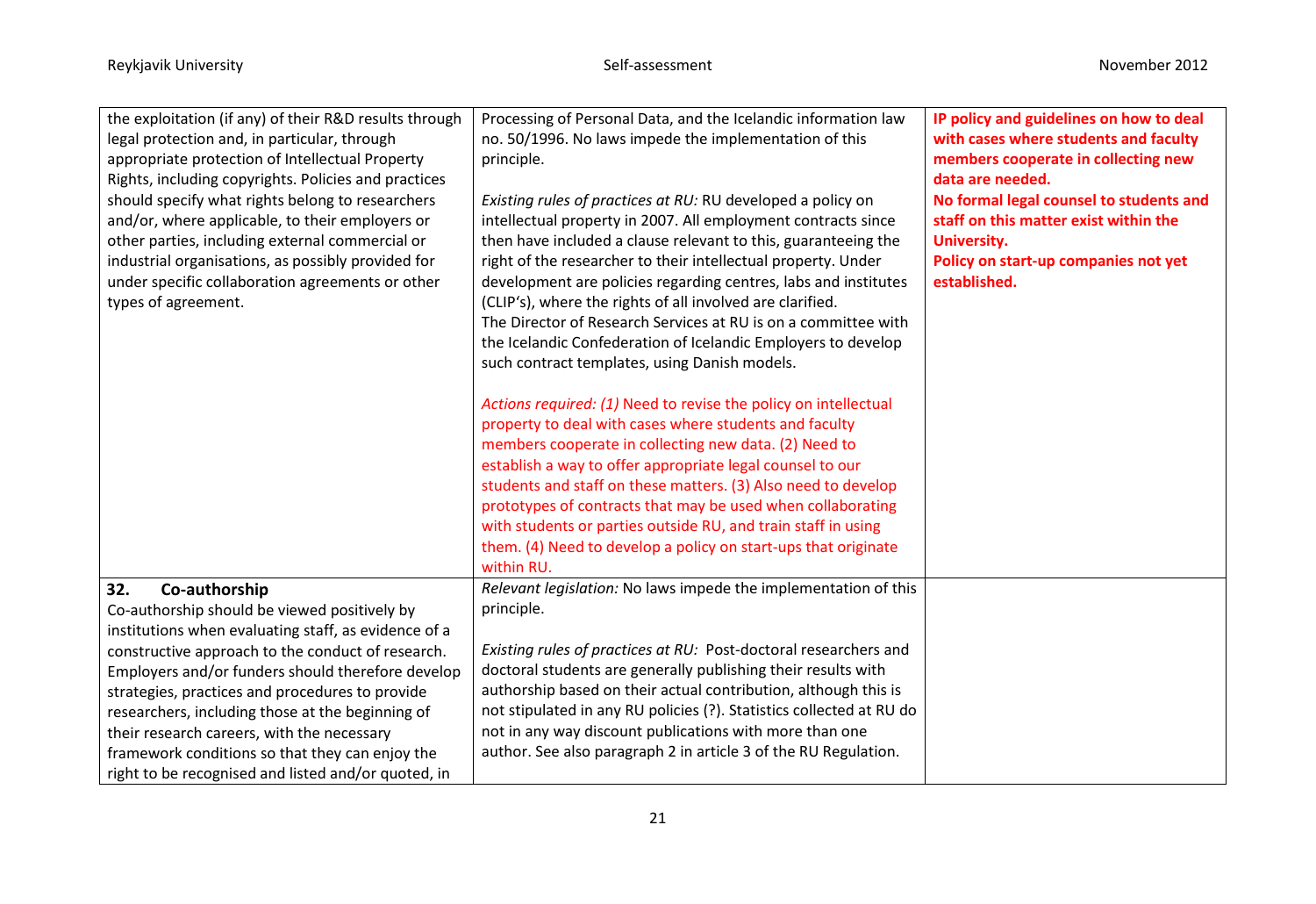| the context of their actual contribution, as co-<br>authors of papers, patents, etc, or to publish their<br>own research results independently from the                                                                                                                                                                                                                                                                                                                                                                                                                                                                                                                                                                                                                                                                                                                                                    | Actions required: None.                                                                                                                                                                                                                                                                                                                                                                                                                                                                                                                                                                                                                                                                                                                                                                                                                                                                                                                                                                                                                                                                       |                                                                                                                                                                                                                                                                                                                                                                                                                                                                          |
|------------------------------------------------------------------------------------------------------------------------------------------------------------------------------------------------------------------------------------------------------------------------------------------------------------------------------------------------------------------------------------------------------------------------------------------------------------------------------------------------------------------------------------------------------------------------------------------------------------------------------------------------------------------------------------------------------------------------------------------------------------------------------------------------------------------------------------------------------------------------------------------------------------|-----------------------------------------------------------------------------------------------------------------------------------------------------------------------------------------------------------------------------------------------------------------------------------------------------------------------------------------------------------------------------------------------------------------------------------------------------------------------------------------------------------------------------------------------------------------------------------------------------------------------------------------------------------------------------------------------------------------------------------------------------------------------------------------------------------------------------------------------------------------------------------------------------------------------------------------------------------------------------------------------------------------------------------------------------------------------------------------------|--------------------------------------------------------------------------------------------------------------------------------------------------------------------------------------------------------------------------------------------------------------------------------------------------------------------------------------------------------------------------------------------------------------------------------------------------------------------------|
| supervisor(s).<br>33.<br><b>Teaching</b><br>Teaching is an essential means for the structuring<br>and dissemination of knowledge and should<br>therefore be considered a valuable option within<br>the researchers' career paths. However, teaching<br>responsibilities should not be excessive and should<br>not prevent researchers, particularly at the<br>beginning of their careers, from carrying out their<br>research activities. Employers and/or funders should<br>ensure that teaching duties are adequately<br>remunerated and taken into account in the<br>evaluation/appraisal systems, and that time devoted<br>by senior members of staff to the training of early<br>stage researchers should be counted as part of their<br>teaching commitment. Suitable training should be<br>provided for teaching and coaching activities as part<br>of the professional development of researchers. | Relevant legislation: No laws impede the implementation of this<br>principle.<br>Existing rules of practices at RU: The Regulation on RU and the<br>standard employment contracts used for faculty both<br>emphasise the importance of teaching and puts it on an equal<br>footing with research. Attempts are made to limit the teaching<br>load of researchers to enable them to focus on their research.<br>Deans at RU have the right to increase the teaching load of<br>individuals not producing research outputs, and this helps them<br>limit the teaching load of research-active individuals. All<br>teachers at RU have access to a teaching coach, and various<br>courses and support materials (such as the RU Teaching Quality<br>Handbook) are offered. Also, a Teaching Award is being<br>introduced at RU in 2010. The new Faculty Contribution Record<br>counts all teaching activities, also supervision of research-<br>oriented students, and this support a balanced assessment of<br>the overall workload. See also paragraph 2 in article 3 of the RU<br>Regulation. | <b>Reykjavik University Universal</b><br>Promotion Criteria were approved by<br>the RU Executive Committee on April<br>20 <sup>th</sup> 2010.<br>The survey asking researchers about<br>their assessment of their teaching duties<br>is carried out annually.<br>A course-analysis system is still under<br>development. There is a need, due to<br>the high percentage of academic<br>employees of foreign origin to establish<br>teaching training courses in English. |
|                                                                                                                                                                                                                                                                                                                                                                                                                                                                                                                                                                                                                                                                                                                                                                                                                                                                                                            | Actions required: (1) A new course-analysis system is now being<br>developed, which when completed will help Deans to evaluate<br>and adjust the teaching load of their faculty. (2) The Universal<br>Promotion Criteria, now under development, will also make it<br>very clear that teaching has an equal status to research at RU.<br>(3) A survey question asking researchers about their assessment<br>of their teaching duties will be repeated in 2011.                                                                                                                                                                                                                                                                                                                                                                                                                                                                                                                                                                                                                                |                                                                                                                                                                                                                                                                                                                                                                                                                                                                          |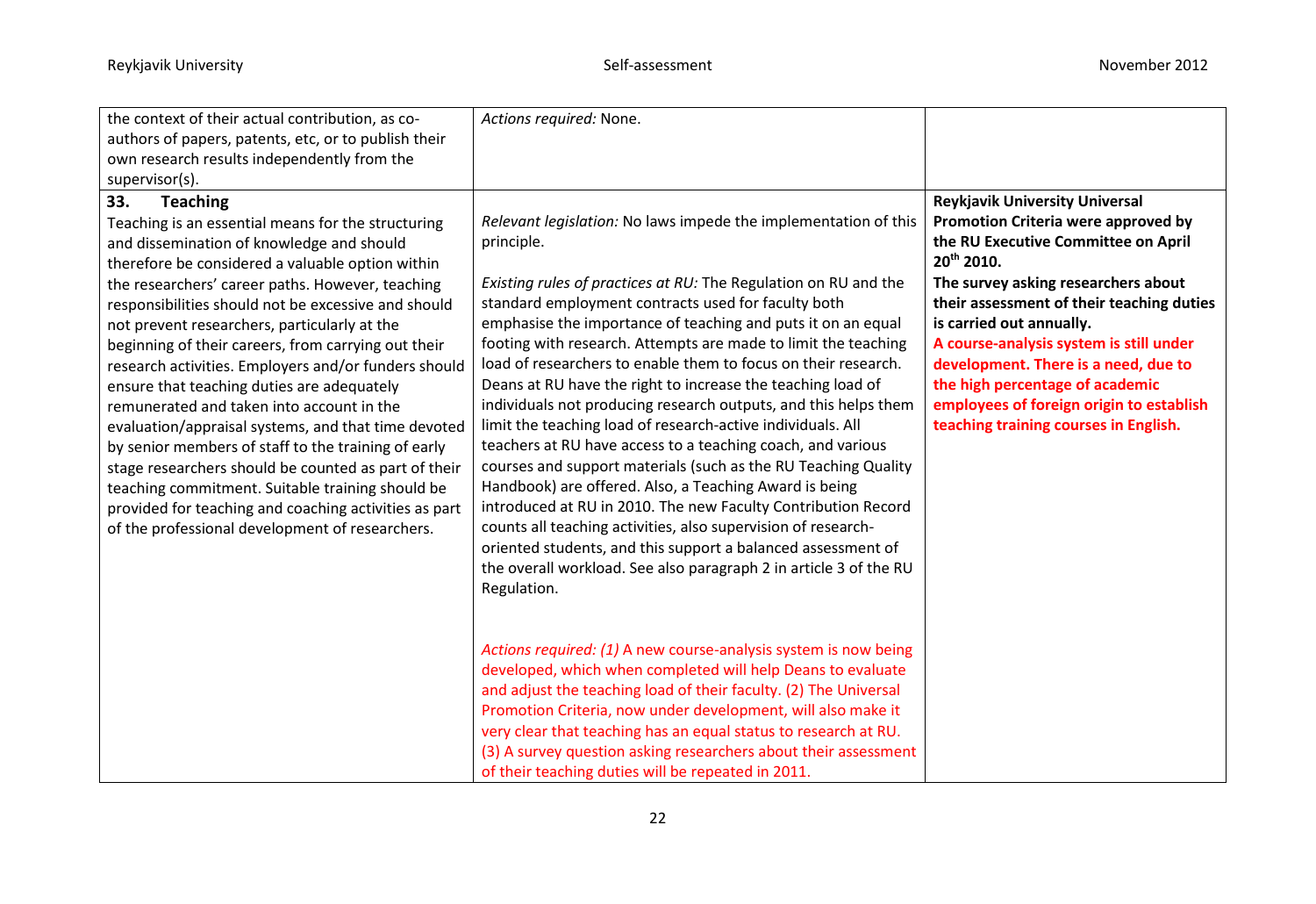| 34.<br>Complaints/appeals                             | Relevant legislation: No laws impede the implementation of this    | The RU Code of Ethics have been         |
|-------------------------------------------------------|--------------------------------------------------------------------|-----------------------------------------|
| Employers and/or funders of researchers should        | principle.                                                         | reviewed and approved by Rector and     |
| establish, in compliance with national rules and      |                                                                    | the RU Executive Committee in           |
| regulations, appropriate procedures, possibly in the  | Existing rules of practices at RU: RU has an Executive Director of | September 2011 (http://en.ru.is/the-    |
| form of an impartial (ombudsman-type) person to       | Human Resources and Quality, where disputes between                | university/ru-code-of-ethics/).         |
| deal with complaints/appeals of researchers,          | supervisors and staff, including researchers, can be handled.      |                                         |
| including those concerning conflicts between          | RU also has an ethics policy and an ethics committee where         |                                         |
| supervisor(s) and early-stage researchers. Such       | serious complaints can be voiced. RU has two academic              |                                         |
| procedures should provide all research staff with     | councils, Research Council and Curriculum Councils where           |                                         |
| confidential and informal assistance in resolving     | concerns are often brought up.                                     |                                         |
| work-related conflicts, disputes and grievances, with |                                                                    |                                         |
| the aim of promoting fair and equitable treatment     | Actions required: Should write up a document describing the        |                                         |
| within the institution and improving the overall      | possible avenues for complaints or inquiries regarding their       |                                         |
| quality of the working environment.                   | working conditions or employment relationship with RU, where       |                                         |
|                                                       | the role of the Councils in this regard is increased. Need to      |                                         |
|                                                       | present information on the code of ethics and the ethics           |                                         |
|                                                       | committee regularly to staff.                                      |                                         |
| 35.<br>Participation in decision-making bodies        | Relevant legislation: No laws impede the implementation of this    | It has been discussed whether postdocs  |
| Employers and/or funders of researchers should        | principle.                                                         | and/or students (Ph.D. - students)      |
| recognize it as wholly legitimate, and indeed         |                                                                    | should not be represented in the RU     |
| desirable, that researchers be represented in the     | Existing rules of practices at RU: Since 2007 representative       | <b>Research Council. Students are</b>   |
| relevant information, consultation and decision-      | researchers from all schools at RU have formed the RU              | represented in the Curriculum Council   |
| making bodies of the institutions for which they      | Research Council (originally labelled RU Science Council), based   | and in the Ethic Committee. No decision |
| work, so as to protect and promote their individual   | on section C.5. of the RU Research Strategy. The Chair of this     | taken yet on this issue.                |
| and collective interests as professionals and to      | council is a full member of the RU Executive Committee.            |                                         |
| actively contribute to the workings of the            | Members of the RU Research Council are generally Heads of the      |                                         |
| institution.                                          | Research Council at their School, and are as such full members     |                                         |
|                                                       | of the School Councils of their Schools. Minutes of the RC         |                                         |
|                                                       | meetings are posted on the RU intranet, for the information of     |                                         |
|                                                       | all faculty and staff at RU. Researchers are always represented    |                                         |
|                                                       | in working groups relevant to their domain, and they have a        |                                         |
|                                                       | large role in Town hall meetings held regularly at RU.             |                                         |
|                                                       |                                                                    |                                         |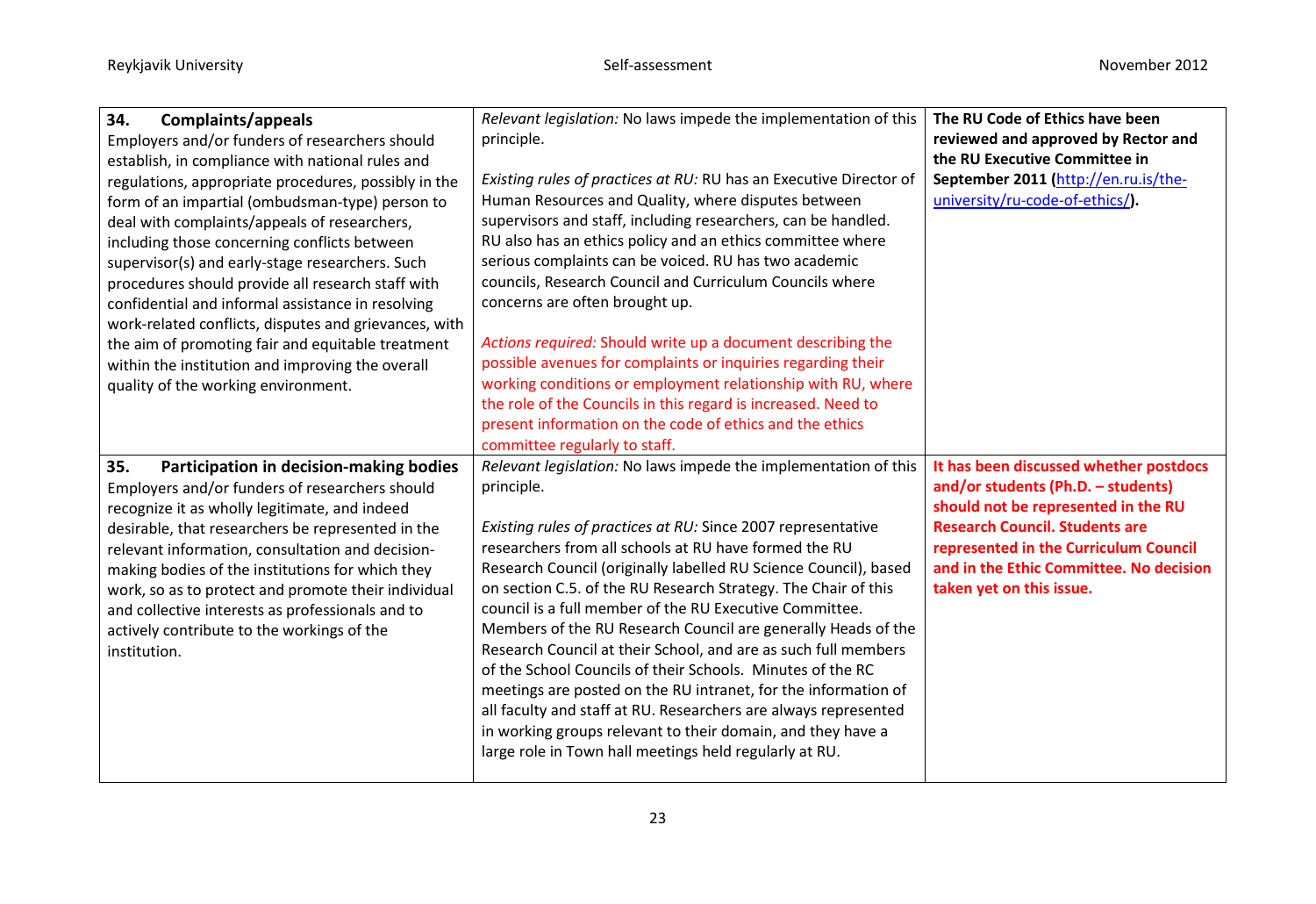| 36.<br><b>Relation with supervisors</b>                                                                                                                                                                                                                                                                                                                                                                                                                                                                          | Actions required: None, although care must be taken to<br>consistently consult with faculty and staff, whether via<br>meetings, e-mail or other means. The Executive Committee<br>should make this a routine approach when dealing with<br>important policies affecting staff.<br>Relevant legislation: The Act on Universities in Iceland and                                                                                                                                                                                                                                                                     | The general Ph.D. rules are currently                                                                                                                                                                                                                                    |
|------------------------------------------------------------------------------------------------------------------------------------------------------------------------------------------------------------------------------------------------------------------------------------------------------------------------------------------------------------------------------------------------------------------------------------------------------------------------------------------------------------------|--------------------------------------------------------------------------------------------------------------------------------------------------------------------------------------------------------------------------------------------------------------------------------------------------------------------------------------------------------------------------------------------------------------------------------------------------------------------------------------------------------------------------------------------------------------------------------------------------------------------|--------------------------------------------------------------------------------------------------------------------------------------------------------------------------------------------------------------------------------------------------------------------------|
| Researchers in their training phase should establish<br>a structured and regular relationship with their<br>supervisor(s) and faculty/departmental<br>representative(s) so as to take full advantage of<br>their relationship with them. This includes keeping<br>records of all work progress and research findings,<br>obtaining feedback by means of reports and<br>seminars, applying such feedback and working in<br>accordance with agreed schedules, milestones,<br>deliverables and/or research outputs. | regulation no. 37/2007, which sets out criteria that universities<br>must meet, in order to offer doctoral training, support this<br>principle. No laws impede its implementation.<br>Existing rules of practices at RU: Doctoral students or post-<br>doctoral researchers who are paid by RU or from grants<br>received by RU have a contract specifying their roles and<br>responsibilities, including who they report to. Rules on doctoral<br>studies (both the Icelandic National Qualification Framework<br>and RU specific rules) also specify the parties' rights and<br>responsibilities to some degree. | under revision in the RU Research<br>Council.<br><b>General guidelines on hiring post-</b><br>doctoral researchers and Ph.D. students<br>have not yet been created.<br><b>Guidelines on the responsibilities of</b><br>Principal Investigators are yet to be<br>created. |
|                                                                                                                                                                                                                                                                                                                                                                                                                                                                                                                  | Actions required: (1) Employment contracts made when<br>doctoral students, masters students and post-doctoral<br>researchers participate in research projects at RU could be<br>more thorough, so as to clarify rights with regard to<br>supervision, reporting relationships and feedback. It should also<br>be clarified when the individual should be an employee and<br>when he or she should be an independent contractor. (2) Also<br>need guidelines about the responsibilities of PI's (and doctoral<br>and post-doctoral advisors)                                                                        |                                                                                                                                                                                                                                                                          |
| 37.<br><b>Supervision and managerial duties</b><br>Senior researchers should devote particular<br>attention to their multi-faceted role as supervisors,<br>mentors, career advisors, leaders, project<br>coordinators, managers or science communicators.<br>They should perform these tasks to the highest                                                                                                                                                                                                      | Relevant legislation: No laws impede the implementation of this<br>principle.<br>Existing rules of practices at RU:<br><b>Actions required:</b>                                                                                                                                                                                                                                                                                                                                                                                                                                                                    | The issue on mentoring has been added<br>to the Faculty Contribution Record.<br><b>Supervisory training and guidelines for</b><br>senior researchers responsible for the<br>work of junior researchers not<br>established. Must state this clearly in RU                 |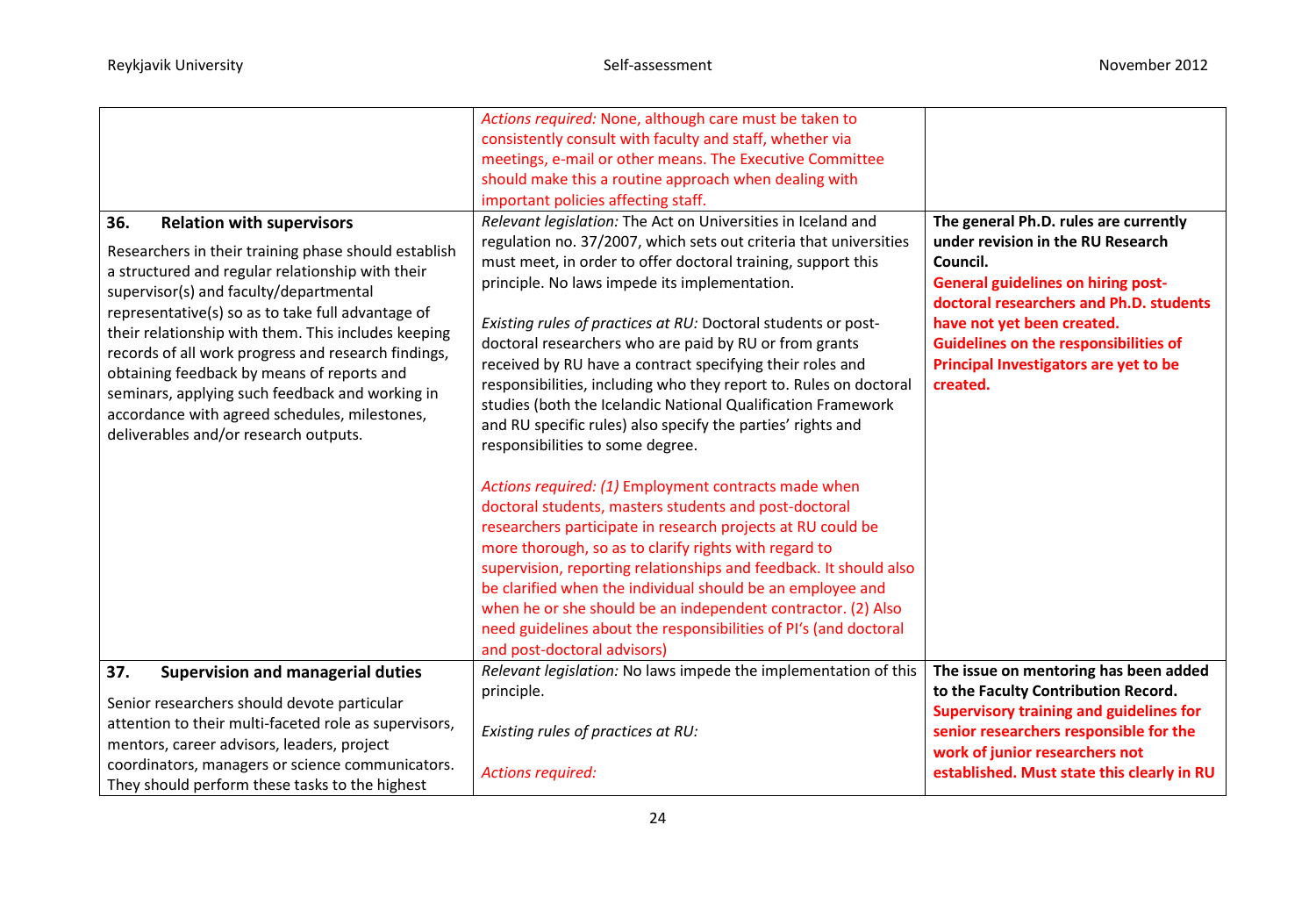| professional standards. With regard to their role as<br>supervisors or mentors of researchers, senior<br>researchers should build up a constructive and<br>positive relationship with the early-stage<br>researchers, in order to set the conditions for<br>efficient transfer of knowledge and for the further<br>successful development of the researchers' careers. | (1) Need to provide supervisory training and guidelines for<br>senior researchers responsible for the work of junior<br>researchers. Must state this clearly in RU HR strategy and put<br>into guidelines for principal investigators.<br>(2) The Research Council has started a discussion of how<br>mentoring can be implemented at RU.                                                                                                                                                                                                                                                                                                                                                                                                                                                                                                                                                                                                                                                                                                                                                                                                                                                                                                                                                            | HR strategy and put into guidelines for<br>principal investigators. There is perhaps<br>a need to set up courses in research<br>ethics and general research<br>methodologies.                                                                                                                                                                                                                                                                                              |
|------------------------------------------------------------------------------------------------------------------------------------------------------------------------------------------------------------------------------------------------------------------------------------------------------------------------------------------------------------------------|------------------------------------------------------------------------------------------------------------------------------------------------------------------------------------------------------------------------------------------------------------------------------------------------------------------------------------------------------------------------------------------------------------------------------------------------------------------------------------------------------------------------------------------------------------------------------------------------------------------------------------------------------------------------------------------------------------------------------------------------------------------------------------------------------------------------------------------------------------------------------------------------------------------------------------------------------------------------------------------------------------------------------------------------------------------------------------------------------------------------------------------------------------------------------------------------------------------------------------------------------------------------------------------------------|----------------------------------------------------------------------------------------------------------------------------------------------------------------------------------------------------------------------------------------------------------------------------------------------------------------------------------------------------------------------------------------------------------------------------------------------------------------------------|
| 38.<br><b>Continuing professional development</b><br>Researchers at all career stages should seek to<br>continually improve themselves by regularly<br>updating and expanding their skills and<br>competencies. This may be achieved by a variety of<br>means including, but not restricted to, formal<br>training, workshops, conferences and e-learning.             | Relevant legislation: No laws impede the implementation of this<br>principle.<br>Existing rules of practices at RU: The RU HR strategy stipulates<br>the availability of professional development, and various<br>policies such as the policy on sabbaticals and free tuition within<br>RU, support this. Also guidelines within schools in support for<br>attending conferences, although these are always dependent<br>on the funding situation each year. This is not dependent on<br>contractual situation, with the exception that sabbaticals are<br>only for faculty. The size of the university and the relatively<br>small number of doctoral students and post-docs makes it<br>difficult to offer a large selection of training programs in-house.<br>Annual reviews with the Faculty Contribution Record (or a<br>similar tool for non-faculty researchers) will help this.<br>Actions required: (1) More training should be provided to early-<br>stage researchers, for example on career development and<br>transferable skills, or assistance in seeking such training<br>elsewhere. (2) Need application forms and report forms for<br>sabbaticals. (3) Need to look into developing a system where<br>faculty members have discretionary funds to use e.g. for travel<br>or books. | Application forms and report forms for<br>sabbaticals does already exist.<br>Developing a system where faculty<br>members have discretionary funds to<br>use is under discussion and on the<br>agenda of RU Executive Committee.<br>The new HR strategy for the University<br>addresses this issue and encourages and<br>supports continuing professional<br>development in many ways.<br><b>Special training for early-stage</b><br>researchers has not been established. |
| 39.<br>Access to research training and<br>continuous development                                                                                                                                                                                                                                                                                                       | Relevant legislation: No laws impede the implementation of this<br>principle.                                                                                                                                                                                                                                                                                                                                                                                                                                                                                                                                                                                                                                                                                                                                                                                                                                                                                                                                                                                                                                                                                                                                                                                                                        | The new HR strategy for the University<br>addresses this issue and encourages and<br>supports continuing professional                                                                                                                                                                                                                                                                                                                                                      |